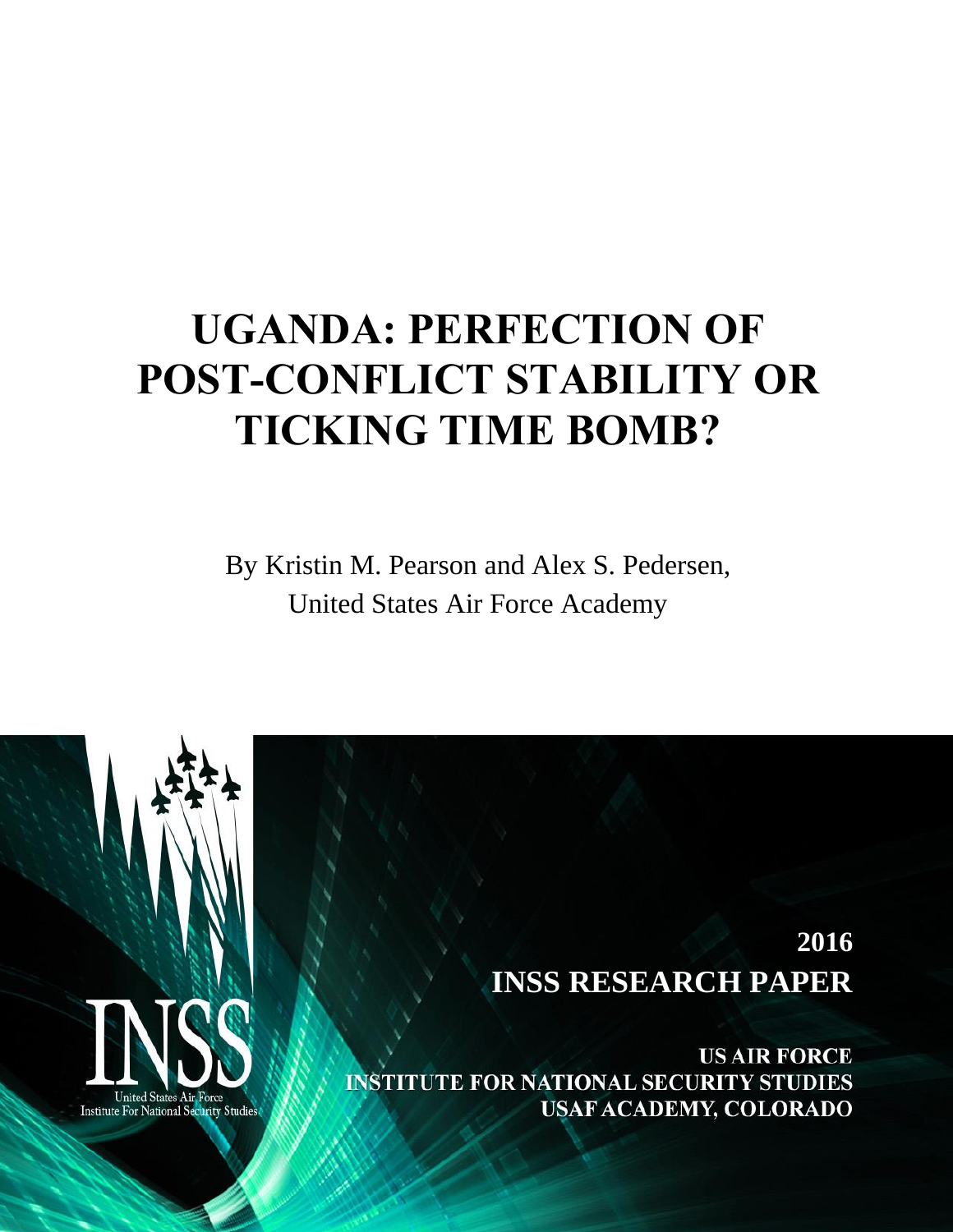## **UGANDA: PERFECTION OF POST-CONFLICT STABILITY OR TICKING TIME BOMB?**

By Kristin M. Pearson and Alex S. Pedersen, United States Air Force Academy\* 2016

This paper uses interviews with Ugandan local citizens, government officials, aid workers, NGO managers, and U.S. officials to re-evaluate the current degree of stability in Northern Uganda. It provides an alternative framing to the historical narrative, which forces new considerations for understanding the causes of conflict, drivers of the cessation of violence, and explanations for why the present situation in Uganda remains precarious. The findings show that complex social, political, and economic factors cause the region to remain highly susceptible to conflict almost 10 years after the displacement of the LRA, threatening not just Ugandan citizens but also East African stability and U.S. national security interests.

*"Will there be another conflict? Yes, but not the LRA. The clear North-South divide is real. If there is conflict, the North will be very involved – there are lots of old fighters, just waiting. If anything happens, Museveni's tribe will be targeted. It will no longer be North versus South, it will be entire Uganda versus West Uganda*." – Gulu Local Chairman, March 2015

#### **INTRODUCTION**

The situation in Northern Uganda has improved since the cessation of violence in 2006 but stability remains tenuous at best, and at the highest level, reconciliation efforts have failed to address underlying issues that contributed to the rise of the Lord's Resistance Army (LRA) and its subsequent conflict. While the U.S. State Department is critical of crime rates and assesses the political and security environments as "relatively" stable, experts interviewed for this study, particularly those not affiliated with the U.S. government, stated the situation more starkly.<sup>1</sup> In general, interviewees described the environment as an uneasy peace, ripe for future conflict, and with few of the underlying causes of conflict any less significant than they were 20 years ago. These findings have implications for U.S. policy decisions in Uganda and, more generally, the way policymakers think about stability in post-conflict environments.

The intent of this research was to examine the drivers of post-conflict stability in Northern Uganda and to determine the extent to which it could be used as a model case study to improve regional stability in other post-conflict or conflict-prone areas. To do so, the researchers first conducted a comprehensive literature review to aggregate the current understanding of (1) what caused the LRA to

 $\overline{a}$ 

<sup>\*</sup> The views in this paper are the authors' alone and in no way represent the opinions, standards, or policy of the United States Air Force Academy or the United States government. The authors would like to thank those who commented on earlier drafts of this paper or contributed in other ways, including Dr. John Riley, Second Lieutenant Michael Giordano, and Ms. Jennifer Tollefson. A grant from the United States Air Force's Institute of National Security Studies funded research for this paper. The authors are truly grateful to those who agreed to be interviewed, both in the United States and in Uganda.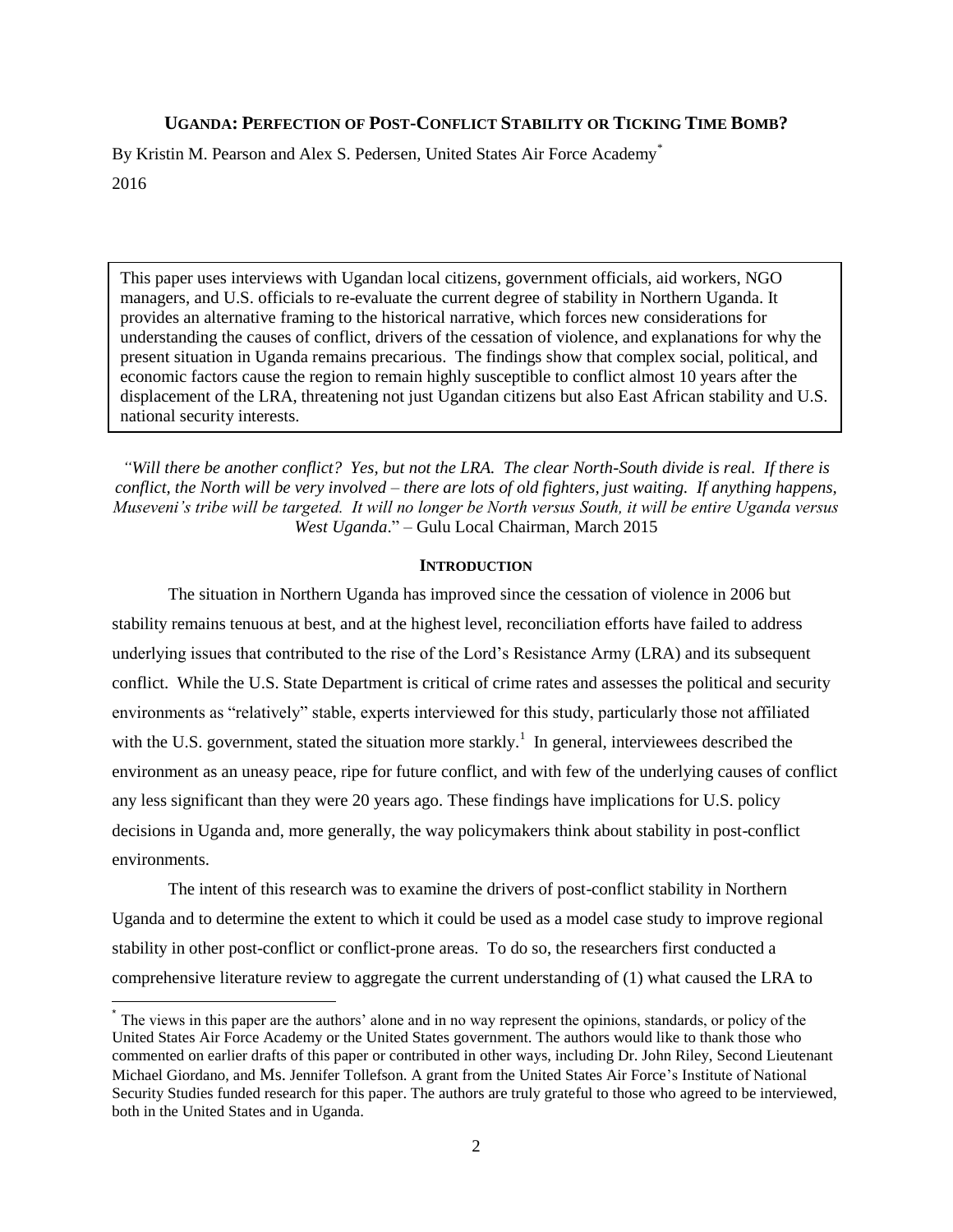form and engage in violence in Northern Uganda, (2) what caused the cessation of violence, and (3) the current degree of stability in Uganda. Then, the researchers followed this analysis with in-country field interviews of individuals in a number of sectors. Interviewees were chosen to maximize the scope of inputs across government, Non-Governmental Organizations (NGO), and international perspectives. These included Ugandan citizens, government officials, aid workers and NGO program managers, and U.S. government officials.

In the first phase researchers found that current literature largely uses a standard narrative to describe why the LRA formed and what its motives for violence were, which will be discussed and assessed in the next section. Current literature also identifies a number of drivers for LRA displacement and stability in Northern Uganda—Ugandan government military action, U.S. military support, nongovernmental organization (NGO) activity, foreign aid, and even the formation of South Sudan—but no singular reason is consistently provided as the primary driver. Finally, the literature review yielded little in the way of current stability assessments—it is in this absence that the field interviews were most informative. In the following sections, this paper will summarize the existing narrative surrounding the LRA and the conflict in Northern Uganda, then provide an alternate narrative, which leans heavily on input from field experience. Finally, implications for U.S. policy will be discussed with a focus on how this paper's findings can be used to improve security assessments and forecasts.

## **BACKGROUND OF THE LRA CONFLICT**

To fully understand the current dynamics in Northern Uganda it is important to explore what allowed the LRA to develop, why the conflict lasted almost 20 years, and what caused the end to the conflict after such a long duration. However, despite the widespread attention the LRA has garnered, the conflict is typically not viewed in this holistic fashion and even when all three components are discussed superficial explanations are often given, leading to a shallow understanding of the current environment. Seen through a western lens, anthropologist Sverker Finnström sums up the "official discourse" on the conflict, even as reflected in speeches by President Obama, "the meaningless, criminal brutality of the LRA, the innocent-child victim, and the Western savior—the image that has informed the numerous interventions in northern Uganda."<sup>2</sup> This section of the paper will briefly discuss the typical reasons stated for development, duration, and cessation of violence and then present an alternative narrative in the following section.

Significant research has been dedicated to the background of the LRA, Joseph Kony, and how the LRA developed. Due to the publicity raised from the Kony 2012 campaign many Americans are at least familiar with the name, and even this surface-level knowledge has driven attention from policymakers.<sup>3</sup> The most commonly cited reason for the development of the LRA and subsequent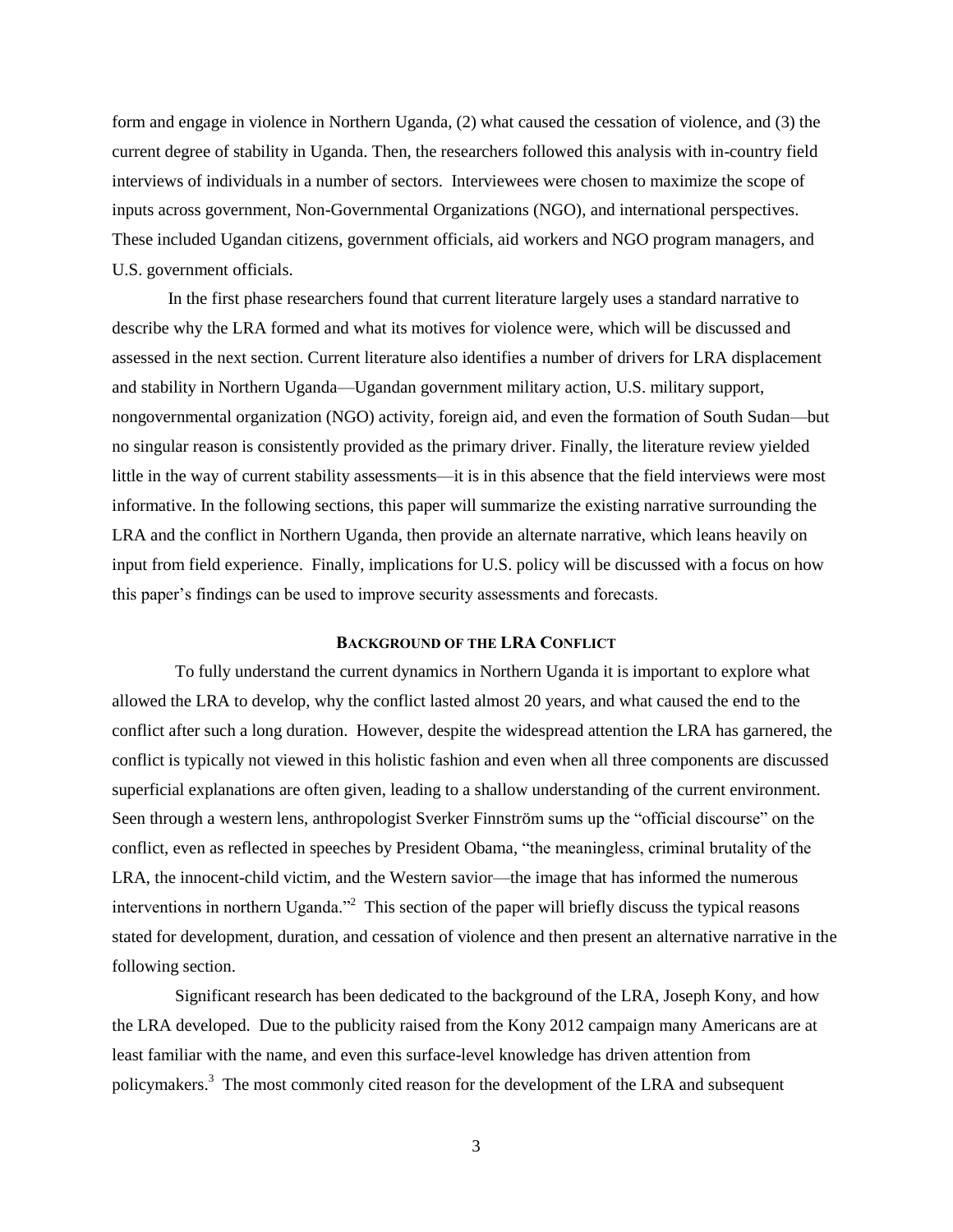violence is that Northern Uganda is an area that has been historically susceptible to charismatic leaders, especially when those leaders are able to tie their causes to religious beliefs such as Alice Lakwena and her Holy Spirit Movement. When the U.S. Senior Defense Official and Defense Attache (SDO/DATT) to the U.S. Embassy in Uganda was queried regarding the stability in Uganda, his comments reflected this understanding of the conflict and current situation: "In Africa, [Uganda] is very stable.…The 'problems' are as much cultural as economic or political. Animistic spiritual belief is still—and will likely be for some time—a big part of Acholi identity."<sup>4</sup> The typical attributions to ethnic conflict and tribal warfare have also been bandied in reference to this specific conflict. Two of the few exceptions to superficial narratives are Tim Allen and Koen Vlassenroots' *The Lord's Resistance Army: Myth and Reality* and Chris Dolan's *Social Torture: The Case of Northern Uganda, 1986-2006,* which respectively provide a thorough background to the movement specific to the Ugandan crisis and an analysis of government and LRA actions in context of human rights. $5$ 

To explain how a relatively small-scale rebel group sustained conflict against a national military for almost two decades, U.S. reports largely focus on the "LRA's fortuitous combination of murky international alliances, child soldiers, and bumbling enemies has proved stronger than any military offensive over the last 20 years."<sup>6</sup> This is in reference to shifting dynamics in Sudan, Kony's tendency to use child soldiers as a cover and deterrent for forces to attack, and the corruption within the Ugandan People's Defence Force (UPDF) and estimated 20,000 ghost soldiers, allowing high level military officials to profit.<sup>7</sup>

Because elements of the LRA are still operating, primarily in the Democratic Republic of Congo (DRC), it is viewed as an active rebel or terrorist entity and less research is dedicated to what caused the cessation of hostilities in Northern Uganda. This lack of focus has potentially led to less substantiated explanations for the reduction of violence. For example, the expansion of U.S. military engagement is often cited as a key driver that led to the displacement of the rebels. Indeed, the SDO/DATT asserted that it was "undoubtedly UPDF military action that displaced the LRA from Northern Uganda," whose capacity was significantly elevated by the information and assistance provided by the U.S. military beginning in 2004 and followed closely by the controversial amnesty and defector program.<sup>8</sup> While these factors almost certainly assisted the ending of hostilities there are other, more critical, reasons that need to be explored in order to understand the current security climate.

### **AN ALTERNATIVE NARRATIVE (1985-2006)**

The basic reasons given for the development and displacement of the LRA—a gullible population susceptible to an eccentric rebel leader who eluded a professional military for almost 20 years until it finally, triumphantly stopped him—are missing a deeper understanding of true root factors. Much of the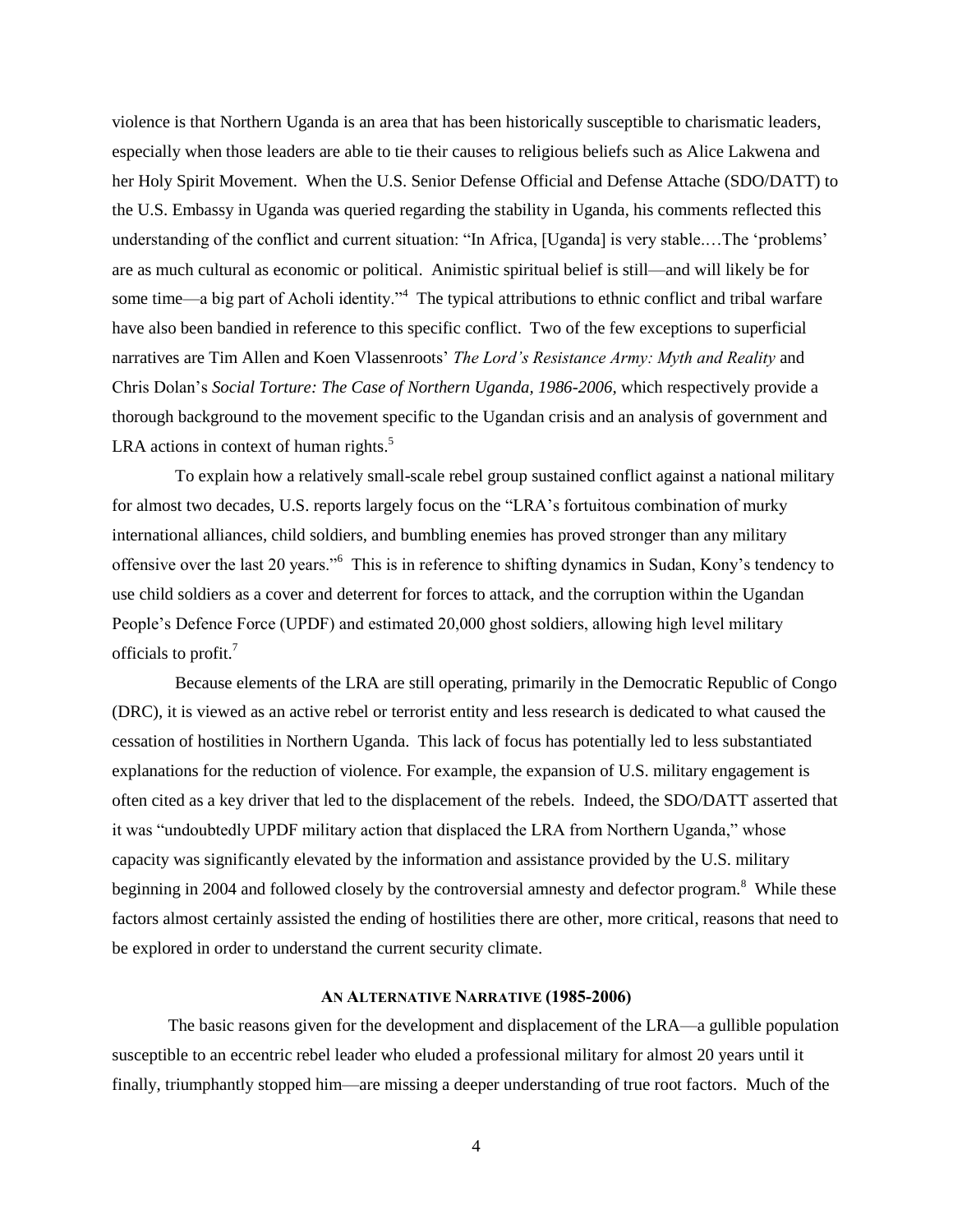current narrative is not necessarily wrong, but it incorrectly emphasizes the relative importance of events and drivers and only addresses surface tensions.

While it can be argued that the Acholi homeland is indeed susceptible to the persuasions of charismatic leaders, it is important to examine why this is the case. While Islam and Christianity are the predominant religions throughout the country, Northern Uganda has turned to traditional religions on multiple occasions due to desperation borne out of dire circumstances such as famine, foreign occupation, and slavery.<sup>9</sup> One must also examine why there is deep-seated distrust and resentment between most of the regions in Uganda, especially the "North" versus the "South," but one only needs to look at a few decades of recent history to understand this dynamic and see concrete reasons such as uneven resource distribution and government land-grabbing.

When the root causes of the conflict are identified and understood it can be seen that the LRA is symptomatic of underlying tensions and exacerbated regional differences—It is not the *cause* of these problems. The implication of this is that even though the LRA has been displaced (and no one interviewed for this research believes Kony has the desire or capacity to return) the conditions that allowed him to gain power in the first place still exist—another leader or group could take his place in the future, especially given evidence that openness to extreme beliefs is ignited during times of oppression.<sup>10</sup>

Interestingly, when questioned about what allowed the LRA conflict to persist for so long, the responses from Ugandans working in a variety of sectors differed considerably from what is commonly reported in literature. The overwhelming consistency in believing that the government had no political will to drive out the LRA as long as the violence was limited to the Northern region is notable.<sup>11</sup> Ms. Harriet Muwanga, a Ugandan working in USAID's Kampala local capacity building office, explained, "The long duration of the the LRA conflict is due more to political reasons versus the actual ability of the LRA."<sup>12</sup> This lack of will to end the conflict is not surprising given President Museveni is on record stating a preference for complete removal of the Acholis. Mr. Olara Otunnu, former foreign minister of Uganda and former UN Under-Secretary General and Special Representative of the Secretary General for Children and Armed Conflict, claimed in 2006 that "This is the face of genocide. Like erstwhile regimes in Rwanda or the Balkans, the Museveni regime has stoked ethnic racism to gain and retain power, with such declarations by close associates as: 'Those people' are not human beings; 'they' are biological substances...who should be eliminated'; 'We shall make 'them' become like the ensenene [grasshopper] insects; you know what happens when you trap them in a bottle and close the lid.<sup>'"13</sup> Mr. Ottunnu has also stated that "the war also has served as a political alibi to defer addressing pressing national demands on issues such as multi-party democracy, corruption, nepotism, development imbalance, poverty, and social and military expenditures."<sup>14</sup> Sentiments almost identical to Mr. Ottunu's are echoed almost a decade later by Ugandans throughout the state, which reinforce the idea that Museveni's National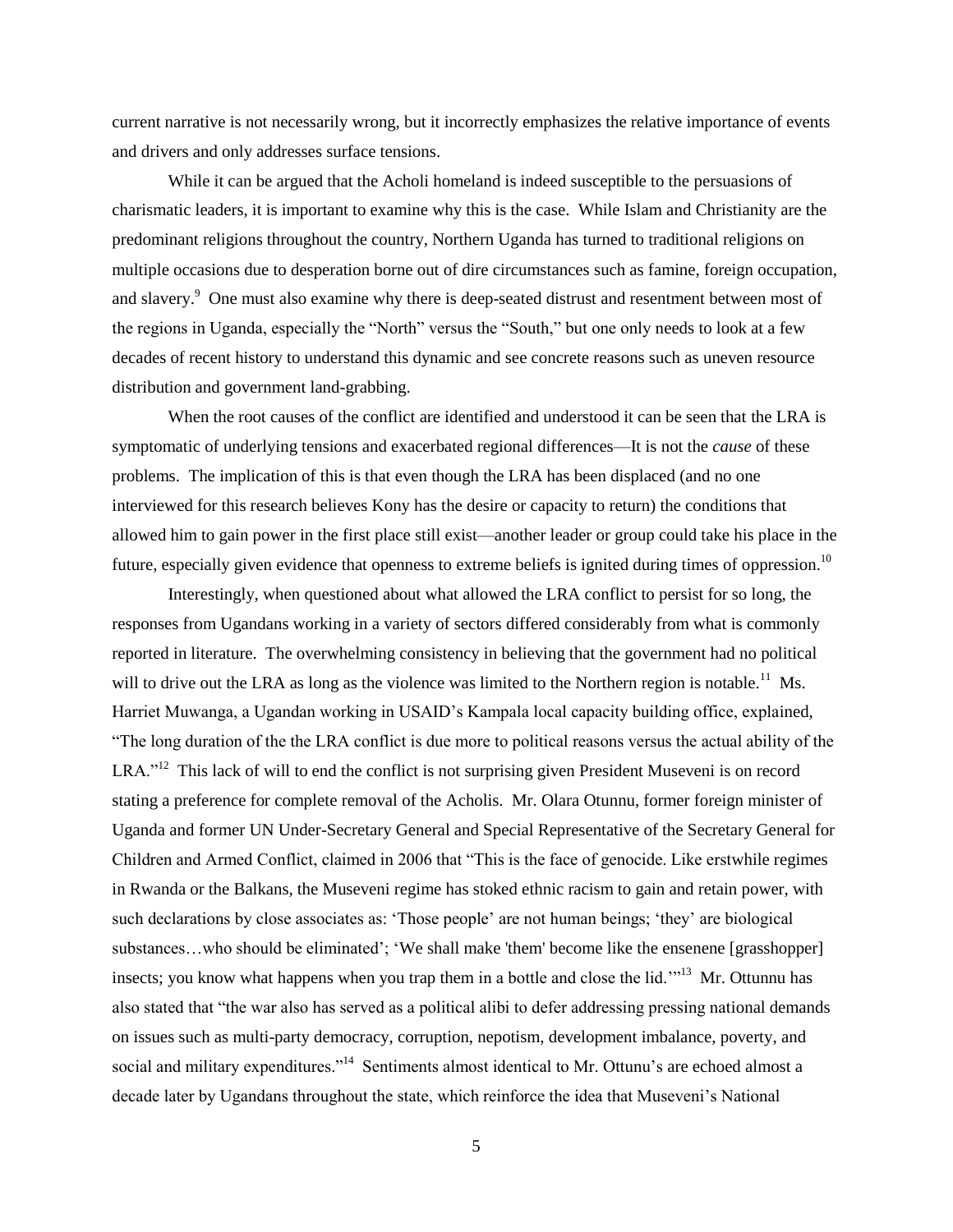Resistance Movement (NRM) party willingly allowed its Northern citizens to be terrorized and killed and speaks volumes to the need for national reconciliation.

The explanations offered regarding the cessation of violence also differed from usual reports. Ms. Anna Kreuss, a German freelance analyst, believes that local militias, formed in response to the huge problem of ghost soldiers and lack of formal military response, were more instrumental in pushing out the LRA than the UPDF she has spent years studying.<sup>15</sup> Ms. Marianne Akuma and Ms. Hellen Achan from the Agency for Cooperation and Research in Development (ACORD) attributed the eventual peace to pressures on the government from the international community. The North languishing in violence and the population displaced to camps affected development indicators, which eventually forced the will of the government to solve the conflict in order to show total growth and maintain or grow international aid and resources.<sup>16</sup>

One of the most compelling reasons shared regarding why the LRA thus far has permanently ceased violence in Northern Uganda came from Mr. Xavier Ejoyi, a Ugandan working in the peace and reconciliation sector.<sup>17</sup> His commentary is relevant to share because most aspects of his explanations are not covered otherwise in academic literature. He addressed why the conflict was allowed to rage for so long, despite being between a "rag-tag" rebel group and an advanced military. He also believes the government did not have the political will to end it since the officers were benefitting from the conflict, the Nile provided a natural buffer that kept violence from penetrating to the South, and there was no real threat to the government center in Kampala. Even though peace talks were attempted in the past, especially by Ms. Betty Bigombe, Chief Mediator, the combination of the government not fully committing to ending the conflict and the desire to win the war, not simply agree to peace terms, meant that the conflict remained unresolved for 19 years, despite periodic lulls in the violence.

However, according to Mr. Ejoyi, the turning point occurred in 2003 when Mr. Jan Egeland, the UN Under Secretary General for Humanitarian Affairs, visited and declared Northern Uganda the world's largest humanitarian disaster, leading to pronounced international attention.<sup>18</sup> NGO studies that had been done on the effects of the conflict finally received widespread circulation. Eventually, in 2005, with growing international pressures from organizations such as Oxfam, the UN Security Council formally addressed the plight in the North, resulting in the Emergency Action Plan for Humanitarian Assistance.<sup>19</sup>

While the international attention and aid received spurred by the Security Council's actions were important in pressuring the Ugandan government to settle the violence, Mr. Ejoyi also highlighted the other important shift that revolved around the changes in the Sudanese government. When the Sudan People's Liberation Movement/Army (SPLM/A) settled with the government, the LRA lost their safe haven and supply chain in Southern Sudan. The LRA asked Vice President of Southern Sudan, Riek Machar, for renewed peace talks, which the Ugandan government accepted in July 2006. While the Juba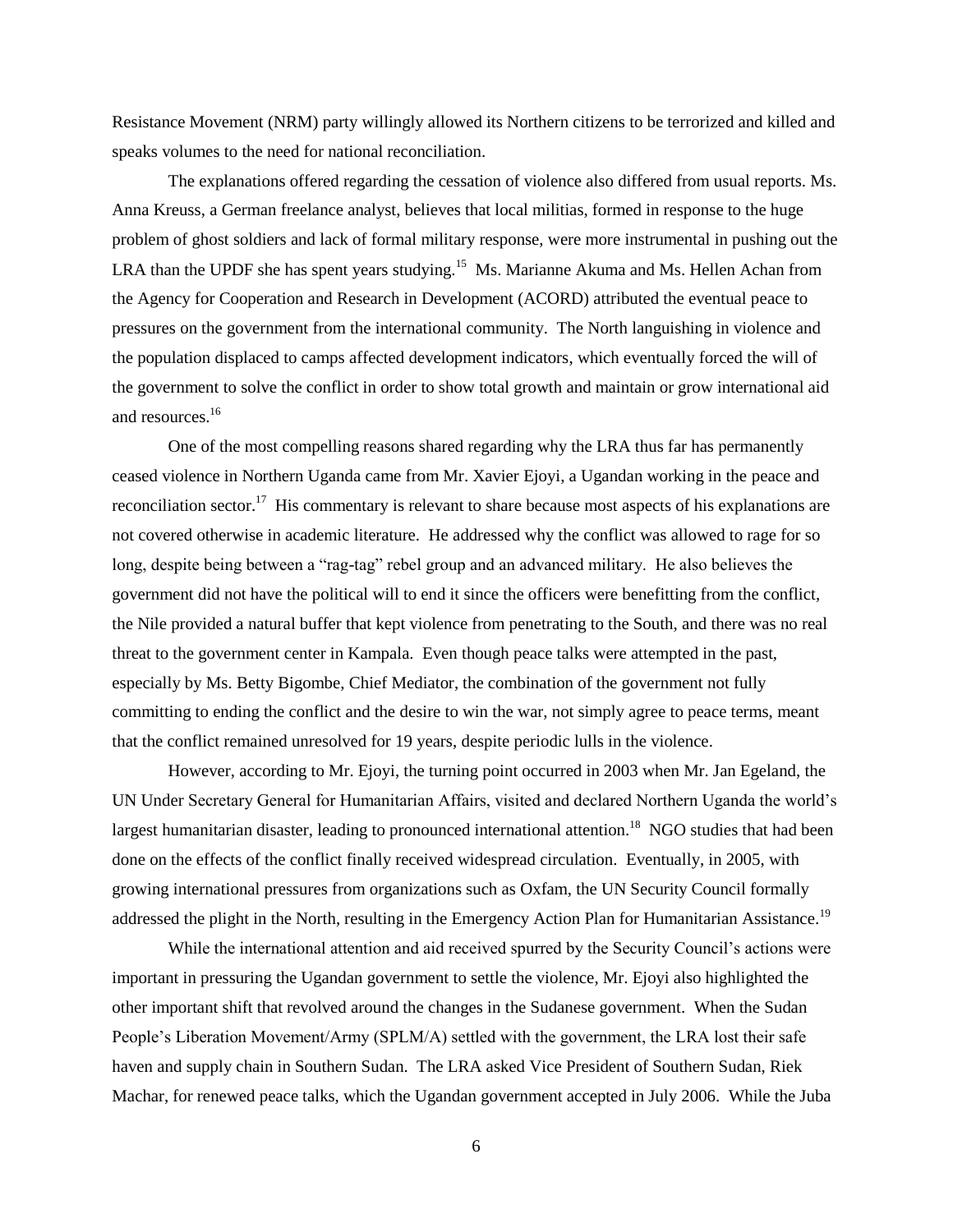talks occurred, the LRA asked for a cease-fire. The Ugandan government agreed only if the LRA disclosed where their forces were located; the LRA refused this stipulation, and instead there were two locations agreed upon where the LRA forces would assemble and be retained. The delivered promise of food provided only in the assembly areas to the rebels for the duration of the talks meant that the ceasefire actually lasted. $20$ 

Even though peace talks continued until April 2008 without any resulting signed peace agreement, this Cessation of Hostilities Agreement on 26 August 2006 marked the true end of violence in Uganda. Of note, this also means that the LRA was not beaten out of the North, but instead forces walked out essentially on their own terms.

The peace talks were never signed, and the Uganda National Transitional Justice Policy is still currently only a draft. The central proposals address witness protection, traditional justice, truth-telling, reparations, and amnesty, all policies that would minimize the disparities in how individual victims and ex-rebels are treated today. However, at this point, some prime windows of opportunity for the government to distribute resources equally and unite the country have already passed. For example, many victims "point to ex-LRA combatants who received a 'resettlement package' upon the granting of amnesty, which included a monetary payment of 200,000 Ugandan Shillings (about 80 US Dollars). This has lead to the [perception](http://www.refugeelawproject.org/working_papers/RLP.WP15.pdf) among some victims that ex-LRA fighters were rewarded for their role in the conflict, with victims not receiving any comparable individual reparation."<sup>21</sup>

Ms. Akuma and Ms. Achan also expressed that the amnesty program has been beneficial, but not implemented perfectly. The disarmament and reintegration have gone relatively well, but after fighters renounce the rebellion against the government and are given a small start-up kit, there is no follow-up with them; the government has claimed that there are no resources for this. Furthermore, amnesty is only applied to the ex-rebels—there is no acknowledgement or process for reconciliation on behalf of the Ugandan military and atrocities committed, leading to anger and unresolved resentment. $^{22}$ 

Additionally, Ms. Akuma and Ms. Achan strongly believe that there is still a great need for reconciliation, not just for ex-LRA fighters and the communities they came from, but also for the country as a whole and to address the feeling that the government abandoned entire regions of Uganda. ACORD's Social Peace and Recovery Model has set an example for community healing, where the focus is geared more towards communities, not former combatants.<sup>23</sup> The belief is that specific focus on survivors leads to stigmatization by the rest of the community, especially when the suffering was and is so wide-spread.<sup>24</sup>

In summary, the United States has conflated the neutering of the LRA with stability. However, Ugandan citizens, particularly in the North, are deeply dissatisfied with their socio-economic conditions. This dissatisfaction benefitted the LRA, but it also helped Museveni retain power. The absence of the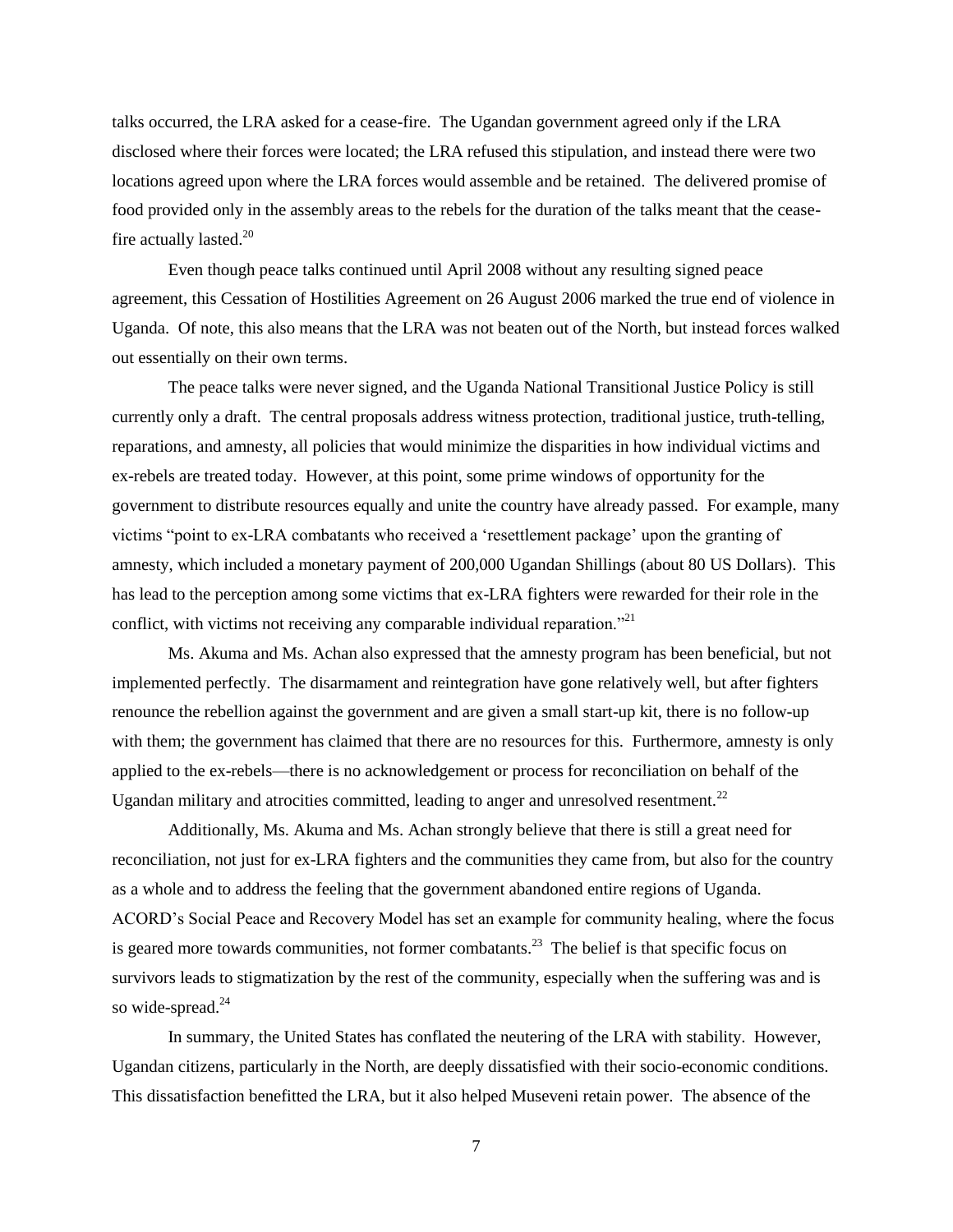LRA brings the short-term relief that is being experienced today, but it also exposes the deep-rooted problems plaguing the country. While the end of violence should not be discounted, nothing was inherently "fixed" in the region; whether one looks at the factors for LRA development or LRA displacement, conflict drivers are still present and instability is likely to reemerge. A deeper understanding of the true nature of the conflict is imperative for policymakers to understand.

### **CURRENT ASSESSMENT OF STABILITY (2006-PRESENT)**

Because of sentiments common throughout Uganda still today, it is not sufficient to merely acknowledge and understand that a more complex conflict history exists. An in-depth understanding of the current situation needs to be used to inform future policy decisions.

Research, formal interviews, and informal conversations in various regions almost unanimously confirmed the complexities exhibited in the alternate narrative and that significant tensions still exist. While no interviewees predicted or expected that the LRA could or would have the motivation to return to Uganda, nearly every interview indicated that if another actor wanted to fill the Kony void or incite violence it could easily be accomplished. The primary justification for this position was the significant number of underlying social and economic tensions that have not been addressed by the government. One interviewee summarized this well: "Outside viewers see a relative calm, but there's lots under the surface not resolved. It's an eerie calm. Large questions are unresolved that are being avoided or are unable to be solved. There is a sharp North-South divide, with really two Ugandas in one. A lot has changed. There's uncertainty even in fundamentals that could be exploited by another Joseph Kony."<sup>25</sup>

This sentiment was echoed by others who described the situation as "a latent calm" in which "possibly something could spark."<sup>26</sup> Nearly all interviewees articulated the presence of unaddressed problems and that "if [the issues] are not looked into, it will take [Uganda] back to a bigger war." $^{27}$ Multiple interviewees attributed current "war fatigue" as the only reason that lingering anger and resentment toward the government and the rest of the country have not resulted in further internal strife.<sup>28</sup> As an indication that war fatigue does not represent sustainable peace, it is clear that without a national reconciliation process this period is only a lull before a new player starts a conflict with the government. "Conditions are not promising for peace. War fatigue is the only reason there is no conflict yet. It will only spark when people realize there is no hope. Right now they lack a war leader. There are thousands of trained youth, either abducted by the LRA or the government-trained militia, never properly disarmed."<sup>29</sup>

Some offered thoughts on what specific issue was most significant. One interviewee said "It's a fragile peace. Land disputes are the biggest reason for tension...riots in the past have targeted Asians and Western Ugandans, who were seen as unfairly benefiting from the state."<sup>30</sup> When asked specifically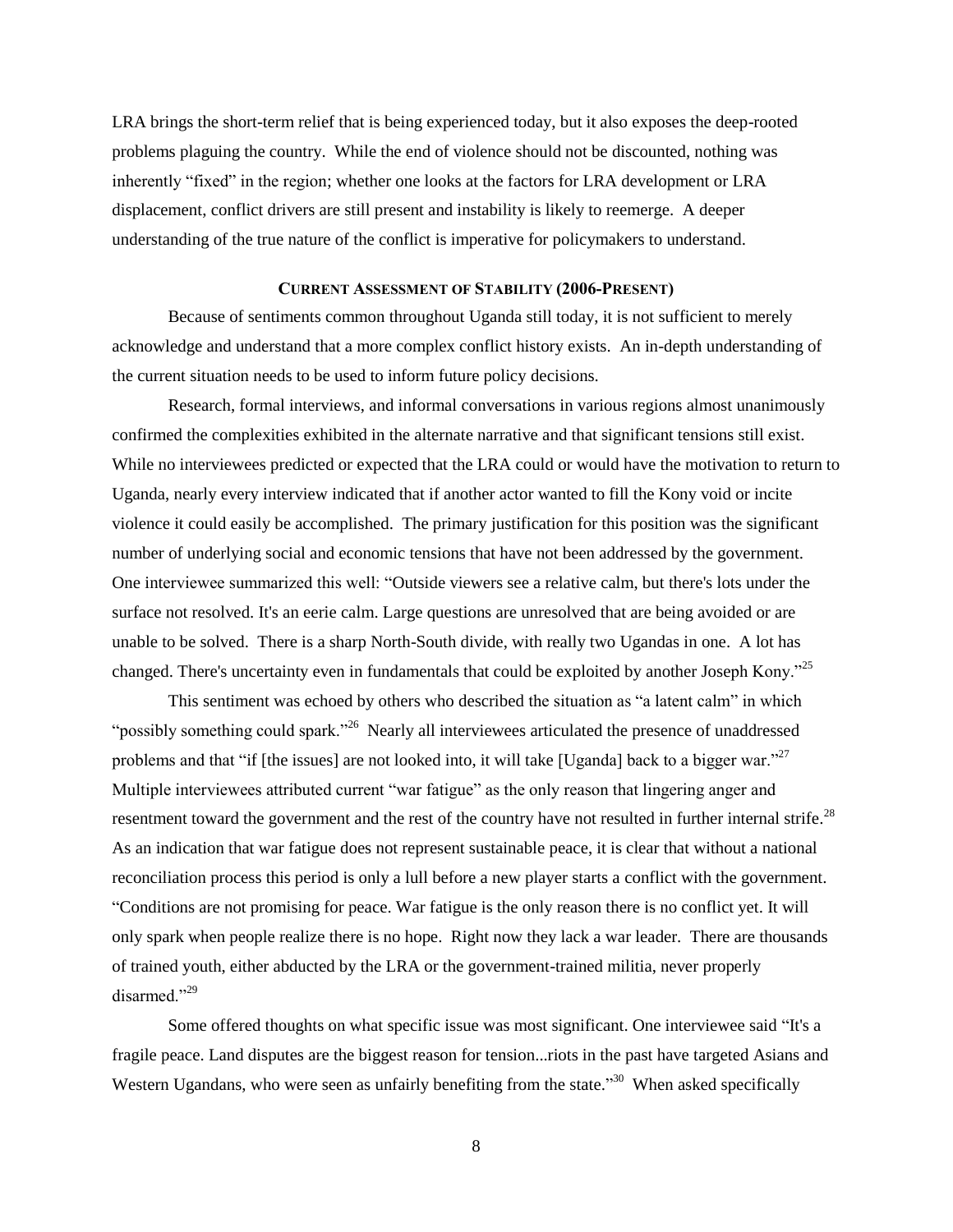about current stability and what could trigger additional conflict, responses varied, but most involved the uncertainty of political transition and a reduction in war fatigue. For example, one interviewee explained "the biggest threat to me is the lack of planned transition from one leader to another. Elections are a nonissue, Museveni will win. [But] a precipitating factor to violence would be if Museveni dropped dead or something happened. There would be chaos."<sup>31</sup> From additional conversations, it appears that additional unresolved historical wounds, ongoing land conflicts, inter-region border tensions, and cattle raiding are all serving to prevent a full peace process.

When asked specifically about the likelihood of renewed conflict, most interviewees also indicated that it was likely. "The area is a ticking time bomb without ongoing efforts. There's an entire group of young men trained in military tactics that have said, 'We're ready, just call us.' The LRA might not come back, but another issue could flare up."<sup>32</sup> Another interviewee added "if a formidable rebellion was formed, people would probably still join because of latent grievances."<sup>33</sup> It was frequent to hear "all that's missing is a leader."

Perhaps the most poignant response came from Gulu's Local Chairman, Mr. Ojara Mapenduzi. "Will there be another conflict? Yes, but not the LRA. The clear North-South divide is real. If there is conflict, the North will be very involved—there are lots of old fighters, just waiting. If anything happens, Museveni's tribe will be targeted. It will no longer be North versus South, it will be entire Uganda versus West Uganda [Museveni's home region]."<sup>34</sup>

For evidence that locals are not unjustly paranoid of further violence, one only needs to look as far back as the July 2014 civilian-instigated violence in Rwenzori that left 90 people dead and caught the government and political analysts off-guard. This event is indicative of tensions throughout the country, which is especially worrisome if it leads to weaknesses along the DRC border.<sup>35</sup>

All of the interviewee sentiments are in line with the Refugee Law Project's (RLP) overarching analysis of the present-day situation. According to Mr. Stephen Oola, a leader at RLP, in the case of Uganda today there are six distinct conflict risk factors. First are resource related issues, such as the president making land deals directly with corporations. Additionally, there is a belief that the government has long term plans to maximize land profits to the state—the less educated do not have a good sense of the value of their land and have been persuaded to sell it to the government for minimal amounts. There are many stories of properties that were sold to the government and then a couple of years later valuable minerals were "unexpectedly" discovered.

The next conflict risk factor Mr. Oola identifies is the lack of transitional justice measures. Mr. Orach Otobi, victim, witness, and now private consultant, shared the widespread fear that "The Truth and Reconciliation Commission will never see the light of day; there's too much anti-government truth that will come out."<sup>36</sup> There is a national apathy with deep-rooted anger towards the government but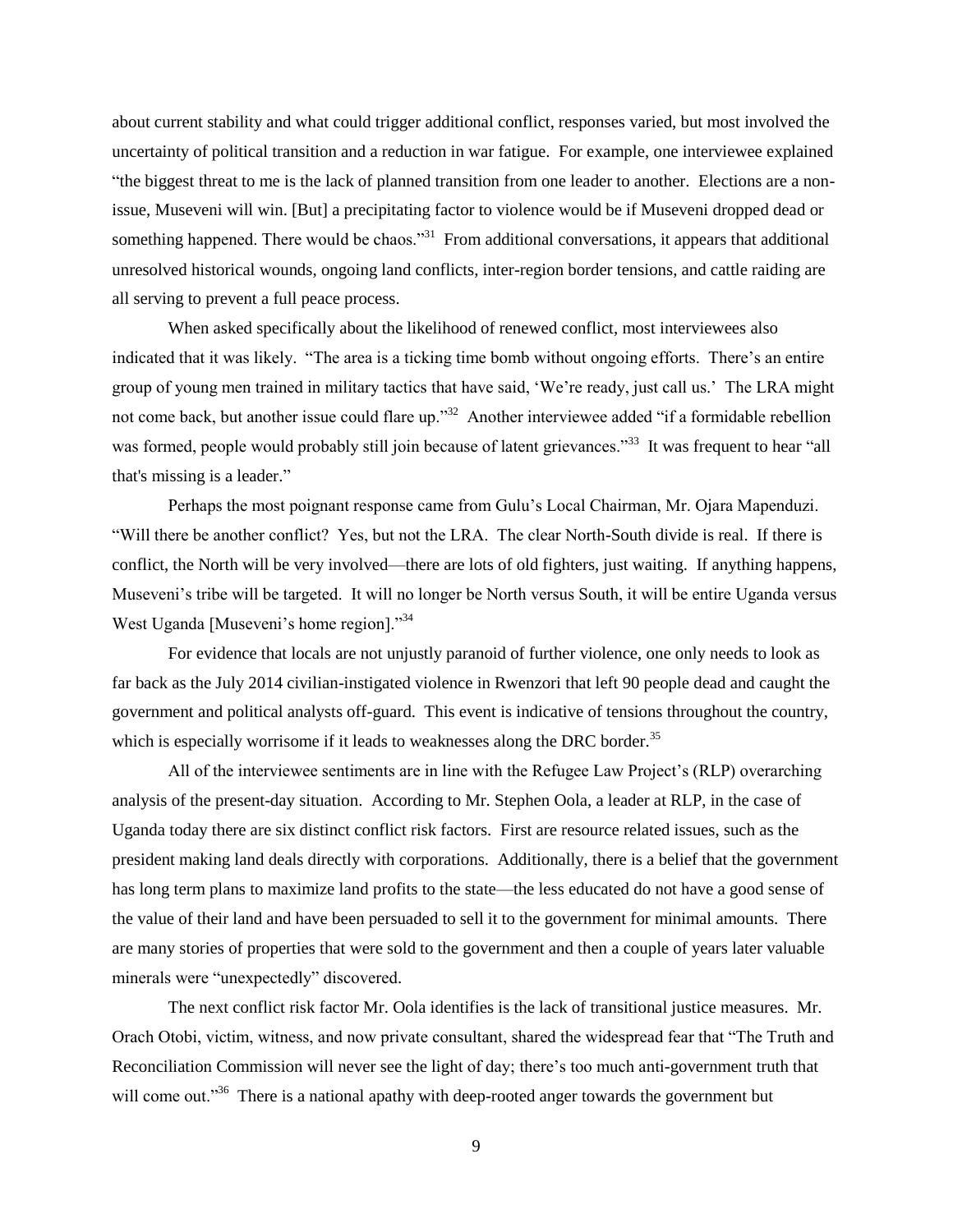acknowledgement of corruption. Many people believe that voting for the NRM is the only hope of at least getting some resources back, but Mr. Oola believes that really voting is meaningless because Uganda is not a true democracy.

Furthermore, because the Ugandan government has relied so heavily on civil society organizations (CSOs) to repair communities in the North, some CSO workers are concerned that even if reparations are ever agreed upon, it would be impossible to fairly distribute the resources without properly investigated and documented evidence.<sup>37</sup> Ultimately, the government has cornered itself with no perfect options. A Transitional Justice Policy was and is desperately needed, even if it is imperfect. For example, the draft policy addresses amnesty and justice for atrocities by ex-rebels but omits mentioning how atrocities by military members will be dealt with, leading one to conclude they will not be dealt with even through traditional means, which could create even more tensions in the region.

The third risk factor is the growing marginalization of the large youth population, with a large percent unemployed, unemployable, or only possessing military skills; particularly of note is the subset of this population that are former child combatants, some even born in the bush and raised to fight as rebels their entire life. Many of these young ex-rebels do not feel accepted by their communities or do not trust the government amnesty program. This leads them to look for other opportunities to earn a living at the only thing they know, such as fighting in South Sudan, not due to believing in the ideology of the cause but due to lack of opportunities for them.<sup>38</sup> This demographic therefore contributes to ongoing regional instability but also presents a population that a developing rebel movement in Uganda could easily mobilize.

The fourth factor is changing gender roles, and a society struggling to adjust to new norms. The large presence of western NGOs that gave women opportunities left men idle in the displaced-persons camps. This resulted in many turning to alcoholism and domestic violence, feeling insignificant as their children grew up now seeing women as the head of the house. While some of the gender changes might be viewed as progress, without vibrant CSOs, this dynamic only exacerbates current societal tensions.

Also, the fear factor must be acknowledged—citizens know that the LRA is still active and worry about exactly where they are or if they are ever returning. Many children and family members are still missing. Of the ex-fighters, who is going to the ICC? The vast uncertainty in many aspects has made it difficult to put the conflict entirely in the past for the affected areas.

And finally, as long as the Sudan area remains unstable despite supposed peace, there will continue to be an influx of displaced persons, many with weapons, and all unaccounted for.<sup>39</sup> When viewed holistically, it is sadly too easy to see that this current period of peace is just a lull in the storm and the main question is when, not if, it will end.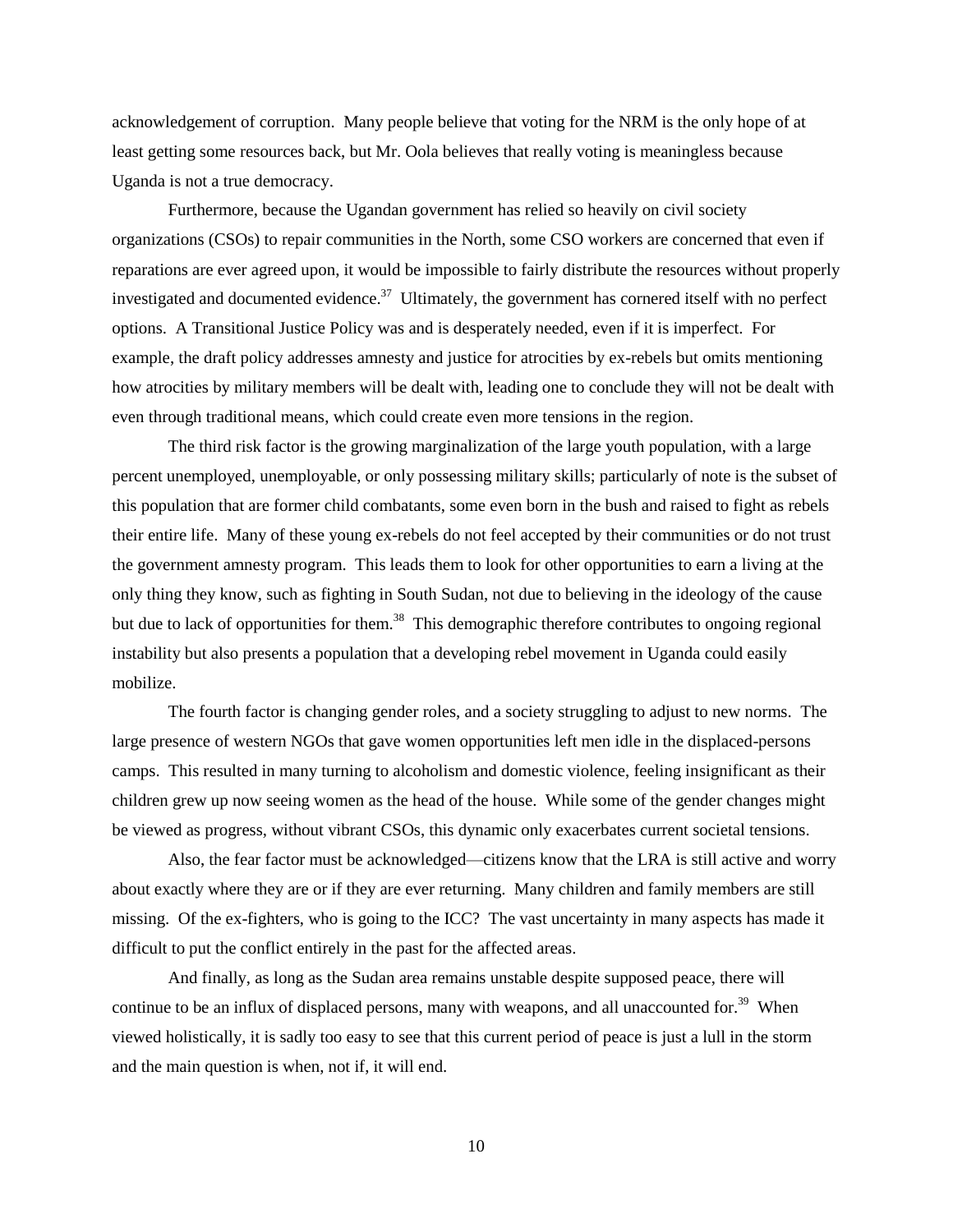#### **IMPLICATIONS FOR U.S. POLICY**

Both for the situation in Uganda specifically, and for other similar movements more generally, the findings of this paper—that the country is primed for implosion, giving rise to terrorist groups and potentially capitulating the East African region into chaos—offer considerations for U.S. policy and security assessments. Specifically, two observations appear critical. First, the cessation of violence does not, in itself, imply long term stability. Second, that social, political, and economic factors may have a greater role to play than any one specific violent movement. Recognizing and addressing this potential threat falls directly in line with the 2011 U.S. Presidential Study Directive on Mass Atrocities (PSD-10), which states, "Preventing mass atrocities and genocide is a core national security interest and a core moral responsibility of the United States."<sup>40</sup> While some policymakers may be inclined to disregard the potential for violent conflict in a remote, relatively isolated part of the world, it is not difficult to make the connection to other situations. The potential for terrorist networks to make inroads with a poor, frustrated population, insecurity in an already fragile region, and the possibility to add to the international refugee crisis are all considerations that drive the relevancy of these findings.

For example, the following description for Boko Haram could easily be describing the LRA in the 1980s or the on-going conditions in Northern Uganda that are ripe for a future group to take hold:

[Boko Haram] evolved from a fringe radical group into a force to be reckoned with when it launched a revenge-based insurgency campaign that gained momentum and some local support. The military's harsh tactics and petty corruption alienated local residents, making it easier for Boko Haram to recruit volunteers. Analysts say the group has also successfully exploited social and economic inequities endemic to the northeast. The region has some of the highest unemployment in the country.<sup>41</sup>

Similarly in Uganda, Kony initially had the support of the local population and did not perpetuate widespread violence against the non-military populace until 1994, at which point he lost the civilian support and turned to support from southern Sudan.<sup>42</sup> However, by this point he already had manpower, weapons, and safe-havens, parallel to Boko Haram's current strength even though the majority public sentiment has turned against the group.

For further comparison, "63% of the people in the northern [Uganda] region were estimated to be living below the poverty line in 2003, compared to the national average of 39%, and to 22%, 46% and 33% for the central, eastern, and western regions, respectively.<sup>43</sup> This can be attributed to not just underdevelopment and inability to earn a livable wage while living in camps, but to others factors as well, such as the frequent looting of possessions, especially cattle, by both the LRA and UPDF forces. Many in the North see this as a deliberate strategy of repression to keep the Acholi poor in order to better control them.<sup>44</sup> Even in 2013, seven years after the displacement of the LRA, the unemployment rate in Uganda was 38%, but the rate in Gulu District averaged almost 60%.<sup>45</sup> With the combination of inequality issues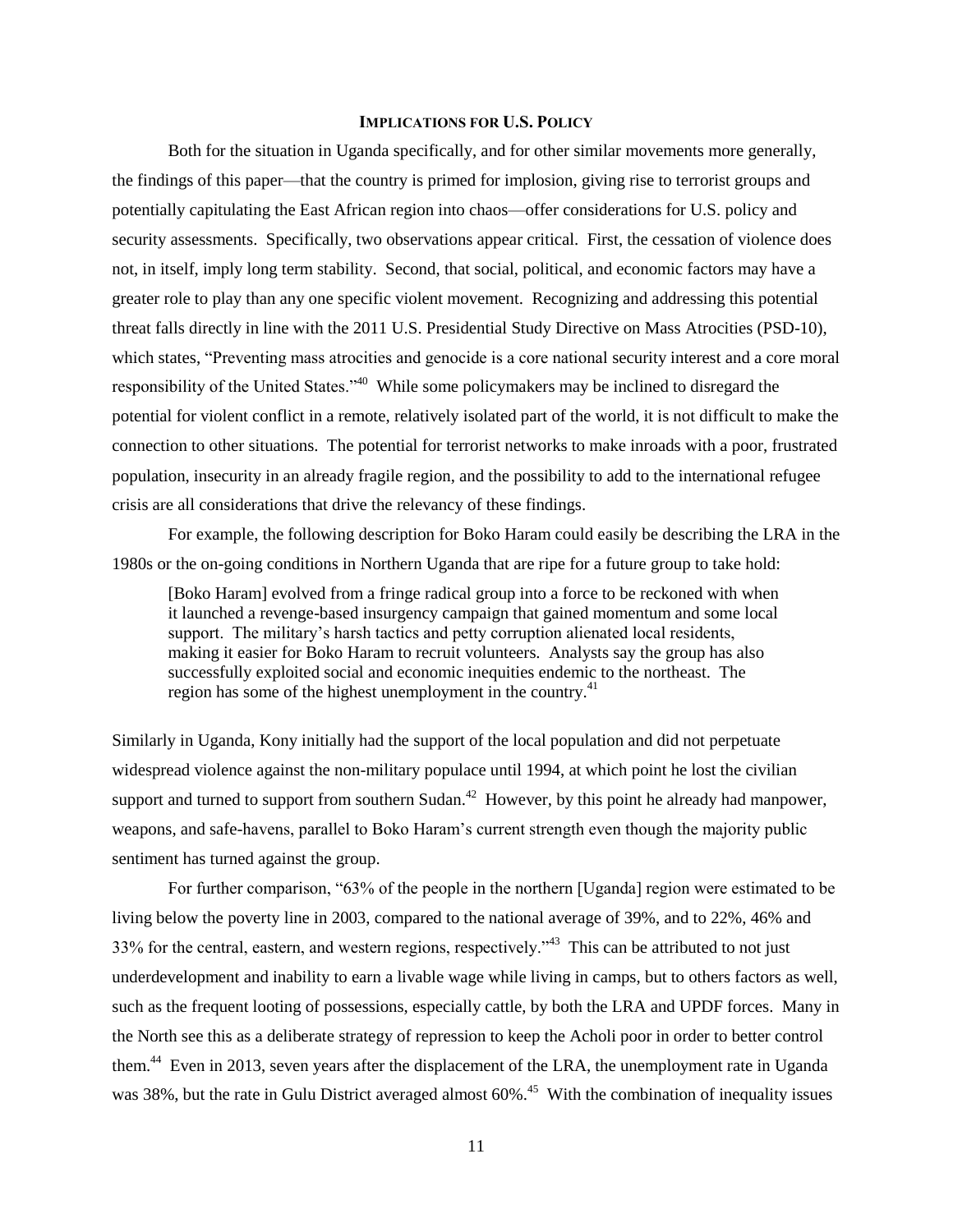and on-going desperation in the North, history could easily be repeated. A rebel movement needs to only gain the support of the people and develop strength to the point where eventually it has the resources to fully operate independently, and another LRA or Boko Haram equivalent could emerge in Northern Uganda.

Further impacts to U.S. national interests involve Uganda's deep entanglement in the larger regional conflicts of DRC and South Sudan. The LRA conflict has involved Sudan in a multitude of ways, such as arms trafficking, refugee issues, and safe harbor for rebels since almost the beginning. For example:

In the early 1990s, the government in Khartoum began to support the LRA/M with logistics and military equipment, and for many years the LRA/M had its base camps in southern Sudan….Former rebels observe the that LRA/M camps, located on the frontier in the war in southern Sudan...functioned as a buffer between the central Sudanese army and the south Sudanese rebels of the Sudan People's Liberation Movement/Army (SPLM/A). In return for this support, the LRA/M fought alongside the Sudanese army and its allied groups against the south Sudanese rebels.<sup>46</sup>

The National Islamic Front government of Sudan aided Kony (in retaliation for Museveni's support for the SPLM/A), by providing resources, logistics support, and a place to regroup where the Ugandan army would not cross the border to pursue. This arrangement only changed primarily in 2005 with the peace accord between the Sudanese government and the SPLA, leading to the LRA seeking safe haven in DRC between attacks and weakening its capabilities, contributing to acceptance of peace talks around the same time that Museveni was also pressured internationally to actually end violence.

Also of concern are the historic cases of regional instability stemming from Ugandan unrest, especially in times of retribution for past political oppression. A relatively recent history example addresses the thousands of Acholi that were targeted and murdered under Idi Amin's regime, who was from and favored the West Nile region. After his fall, many soldiers in the new army, including Acholi, took revenge through torture and killing people in the West Nile region. Furthermore, pro-Amin insurgents from now DRC and Sudan also attacked the region, resulting in around 300,000 people fleeing the country to escape the violence. $47$ 

In light of this historical context, one can easily make the connection that the current, on-going disenfranchised sentiment in the North could result in revenge-seeking if the balance of power shifts, such as with the 2017 presidential elections. The massive instability already in the region and increasing refugee issue in Europe make adding sources of displaced persons a frightening prospect for a number of other states.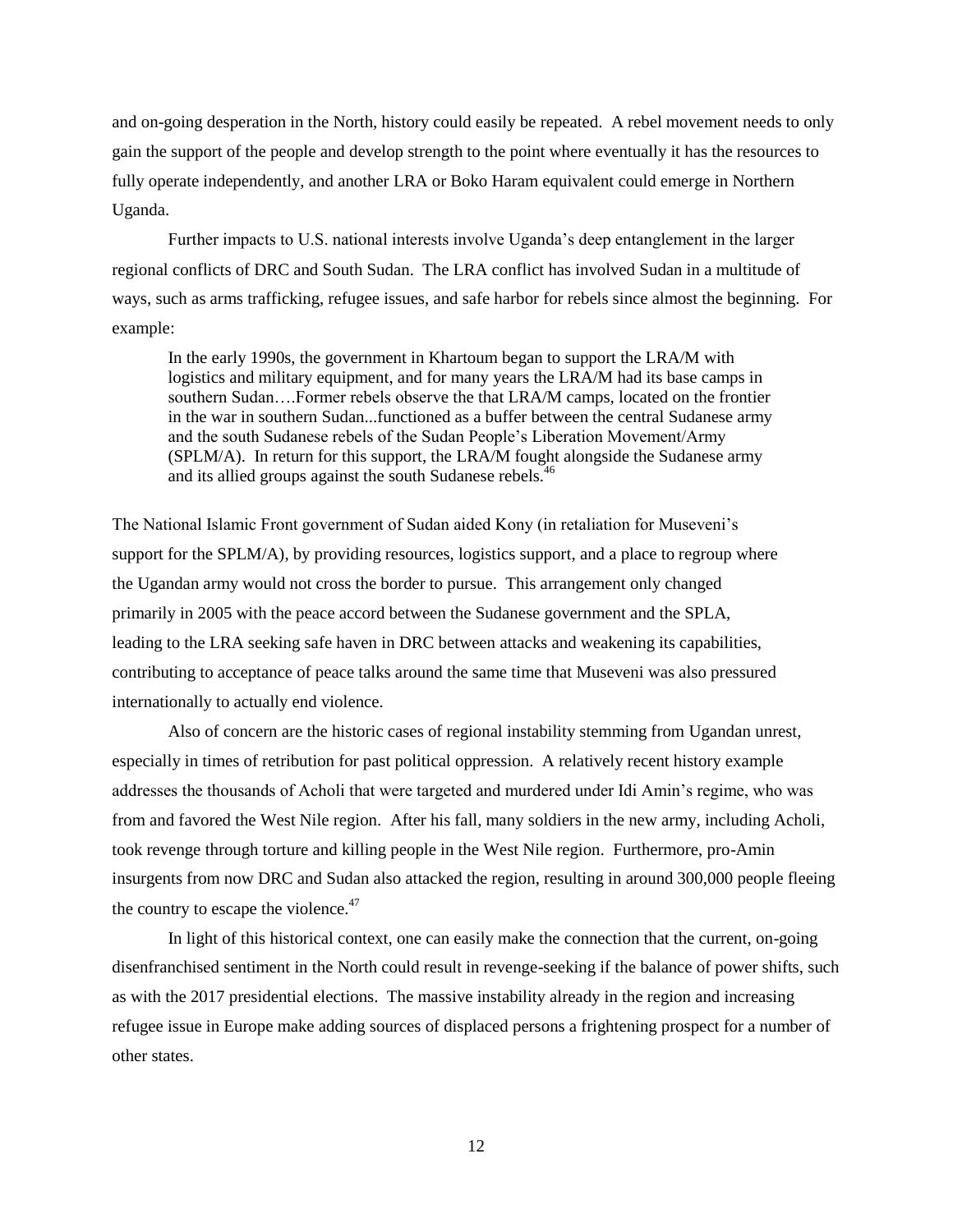Because the United States acknowledges Uganda as a key strategic partner in Eastern Africa and has maintained friendly relations throughout the LRA conflict, America has secured a position that could allow it to exert pressure on the Museveni regime. However, despite the clear threats to American national security interests that lingering LRA-related issues currently present, and the foreseeable conflict the right rebel movement spark could reignite, the majority of its \$474M in foreign assistance for FY 2015 goes to health programs. The U.S. Congressional Budget Justification states that "The United States supports long-term development programs to provide community reconciliation, enhanced security, and development in the historically conflict-affected Karamoja region."<sup>48</sup> However, it is important to note that Karamoja is an area in the Northeast that was not an area of LRA operations. It has suffered from relatively small-scale civil unrest for decades and is an area of concern, but even though distrust remains, the area is largely disarmed. The regions where the LRA was allowed to develop and subsequently terrorize, such as Kitgum, Gulu, Pader, and Lira, are not specifically mentioned. This indicates that policy is following current mild hotspots and not analyzing areas of massive potential to erupt again, which goes directly in-line with PSD-10's critique, "Governmental engagement on atrocities and genocide too often arrives too late, when opportunities for prevention or low-cost, low-risk action have been missed."<sup>49</sup>

U.S. and international resources in general could make a tremendous difference if they supported the civil society driven Peace, Recovery and Development Programme and pressured the government to finalize and sign the draft Uganda National Transitional Justice Policy. It is not sufficient that the Ugandan government has created a Justice and Law Order Sector (JLOS), which has been tasked with creating and implementing a transitional justice framework in Uganda. Even if it has made progress in building consensus on blending traditional and modern, formal justice mechanisms, national legislation has still not been passed, nor is funding allocated. Unfortunately, "in the absence of this guidance from JLOS, traditional justice in Northern Uganda will continue to be perceived with a degree of bemusement, which will ultimately not contribute towards utilizing different approaches to promoting reconciliation."<sup>50</sup> External pressures are needed to achieve state-backed progress in actually addressing reconciliation and development issues.

Part of the reason that U.S. efforts are not directed at affecting true reconciliation in Uganda is that the United States has an incentive to maintain its regional partner. As long as Museveni keeps internal unrest to a minimum (or at least contained within Ugandan borders), continues to promote regional stability through organizations such as the Common Market of Eastern and Southern Africa, and supports African Union Mission in Somalia against insurgents in Somalia, the United States may not take the risk of pressuring Museveni for domestic reforms. However, the current precarious stability should not be accepted as an indicator that no domestic reforms are needed, especially when viewed in light of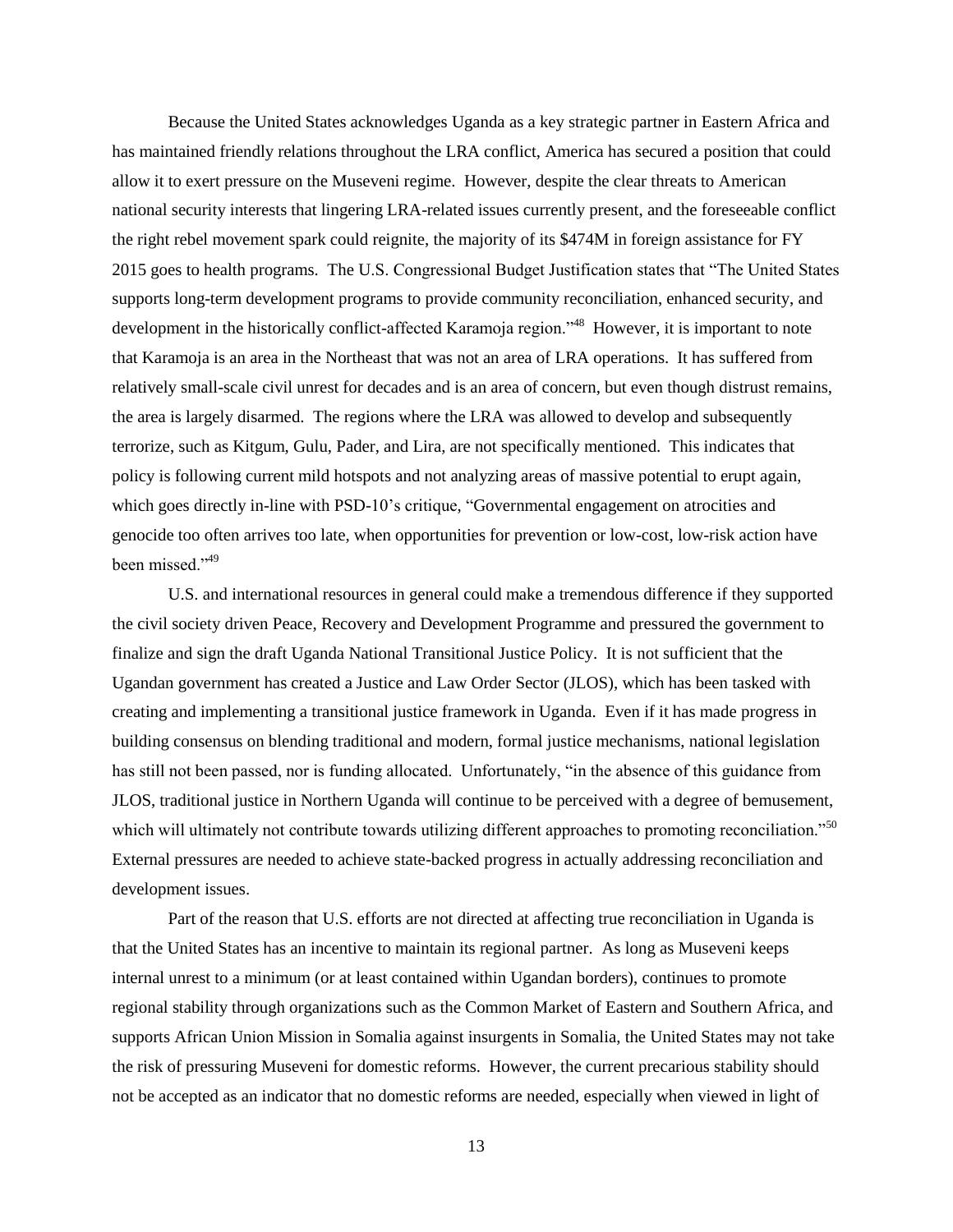Burundi's "surprising" quick descent into chaos. This neighbor's crisis provides all the more impetus for policymakers to demonstrate true understanding of what allowed the LRA conflict to happen in the first place and how all the same conflict drivers are still present in order to intervene before there are no stable states in the Eastern African region.

#### **CONCLUSION**

The pattern of minimal NRM political will to solve issues without international pressure is repeating in the lack of justice initiatives that are needed to actually make true progress in the North and diminish existing issues that leave the door wide-open for another rebel movement. Many Ugandans arguably rightfully believe that too much is at stake for the government to foster true openness and reconciliation without deliberate and sustained international intervention. Especially as the rest of the region remains mired in conflict or erupts in violence, it is imperative for policymakers to make responsible choices with funds committed, programs planned, and pressure exerted. Willingness to acknowledge deeper realities could better guide foreign relationships, possibly leading to massive future savings in lives and money by heading off coming crises. As appealing as it is to believe that civil strife only affects the lives of people within those borders, the current refugee situation affecting both Europe and the United States is a perfect example of international security and humanitarian repercussions of inaction.

As reported in the Senate Committee on Foreign Relations hearing on the U.S. Policy to Counter the Lord's Resistance Army, as of April 2012 the United States had "provided over \$750 million to support northern Uganda's post-conflict recovery since 2007….Challenges remain, but tremendous progress has been made."<sup>51</sup> While progress indeed has been made, the numerous assessments by interviewees in 2015 that the North is still highly susceptible to conflict, perhaps even more so now than immediately post-ceasefire, threaten to negate the positive advancements enabled by aid. Unless Museveni makes significant reforms, especially in terms of land tenure issues, foreign assistance will continue to be a gesture of goodwill to an African government the United States wants to believe is stable and nothing more.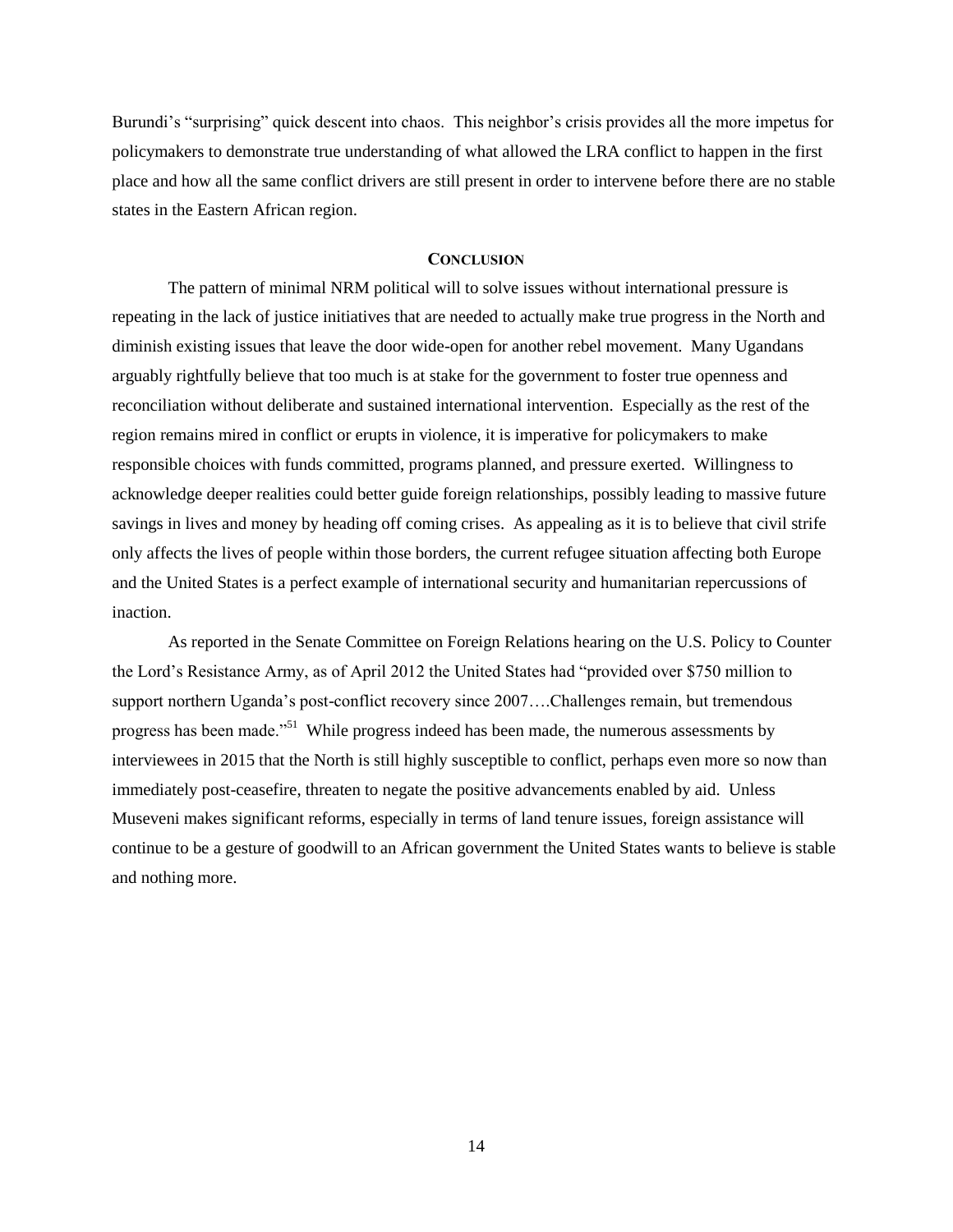## **ENDNOTES**

<sup>1</sup> "U.S. Relations with Uganda," U.S. State Department, last modified October 8, 2013, [http://www.state.gov/r/pa/ei/bgn/2963.htm.](http://www.state.gov/r/pa/ei/bgn/2963.htm)

2 Finnstrom, 2008, in Adam Branch, *Displacing Human Rights: War and Intervention in Northern Uganda* (Oxford: Oxford University Press, 2011), p 5.

<sup>3</sup> Rainie, Lee et al, "The Viral Kony 2012 Video," *Pew Research Center*, March 15, 2012, [http://www.pewinternet.org/2012/03/15/the-viral-kony-2012-video/.](http://www.pewinternet.org/2012/03/15/the-viral-kony-2012-video/)

<sup>4</sup> Anderson, Patrick, (Colonel, Senior Defense Official and Defense Attache, U.S. Embassy), email interview by the authors, March 16, 2015.

<sup>5</sup> Allen, Tim and Koen Vlassenroot, *The Lord's Resistance Army* (New York: Zed Books, 2010) and Chris Dolan, *Social Torture: The Case of Northern Uganda, 1986-2006* (New York: Berghahn Books, 2009).

<sup>6</sup> Wilkerson, Michael, "Why Can't Anyone Stop the LRA?" *Foreign Policy*, April 15, 2010, [http://foreignpolicy.com/2010/04/15/why-cant-anyone-stop-the-lra/.](http://foreignpolicy.com/2010/04/15/why-cant-anyone-stop-the-lra/)

<sup>7</sup> Allen and Vlassenroot, p. 58.

8 *Ibid*, p. 115.

9 For examples dating back to the 1890s, see Kefa Otiso, *Culture and Customs of Uganda* (Westport: Greenwood Press, 2006), pp. 30-31.

 $10$  Otobi, Orach, (Whitaker Peace and Development Initiative, private consultant, and conflict survivor), personal interview by authors, Gulu, Uganda, March 27, 2015. Mr. Otobi held an interesting reason in why he was certain the LRA would not return. He believes the LRA fears that its troops would defect. Since many of the remaining forces are assumed to be from the Ugandan area of conflict, if they returned to their homeland, they would see that relatives they were told were dead are actually alive and give them reason to think there are people that would accept them back.

<sup>11</sup> Akuma, Marianne, (Transitional Justice Coordinator, The Agency for Cooperation and Research in Development (ACORD)) and Hellen Achan (Advocacy Policy Officer, ACORD), personal interview by authors, Kampala, Uganda, March 23, 2015.

<sup>12</sup> Muwanga, Harriet, (USAID), personal interview by authors, Kampala, Uganda, March 24, 2015.

<sup>13</sup> Ottunu, Olara,"Uganda: Nation in Crisis Thanks to Divisive Regime," *allAfrica,* Sep, 19, 2006, [http://allafrica.com/stories/200609190945.html.](http://allafrica.com/stories/200609190945.html)

<sup>14</sup> *Ibid*.

<sup>15</sup> Kreuss, Anna, (freelance journalist and PhD student), personal interview by authors, Kampala, Uganda, March 24, 2015.

<sup>16</sup> Akuma and Achan interview.

 $17$  Ejoyi, Xavier, (leader in peace and reconciliation and transitional justice sector), personal interview by authors, Kampala, Uganda, March 25, 2015.

<sup>18</sup> "War in Northern Uganda World's Worst Forgotten Crisis: UN," *Agence France-Presse,* November 11, 2003, [http://reliefweb.int/report/uganda/war-northern-uganda-worlds-worst-forgotten-crisis-un.](http://reliefweb.int/report/uganda/war-northern-uganda-worlds-worst-forgotten-crisis-un)

<sup>19</sup> "Oxfam Chides UN Security Council for Non-Action in Ugandan Conflict," *Agence France-Presse,* May 11, 2005, [http://reliefweb.int/report/uganda/oxfam-chides-un-security-council-non-action-ugandan-conflict.](http://reliefweb.int/report/uganda/oxfam-chides-un-security-council-non-action-ugandan-conflict)

<sup>20</sup> Ejoyi interview.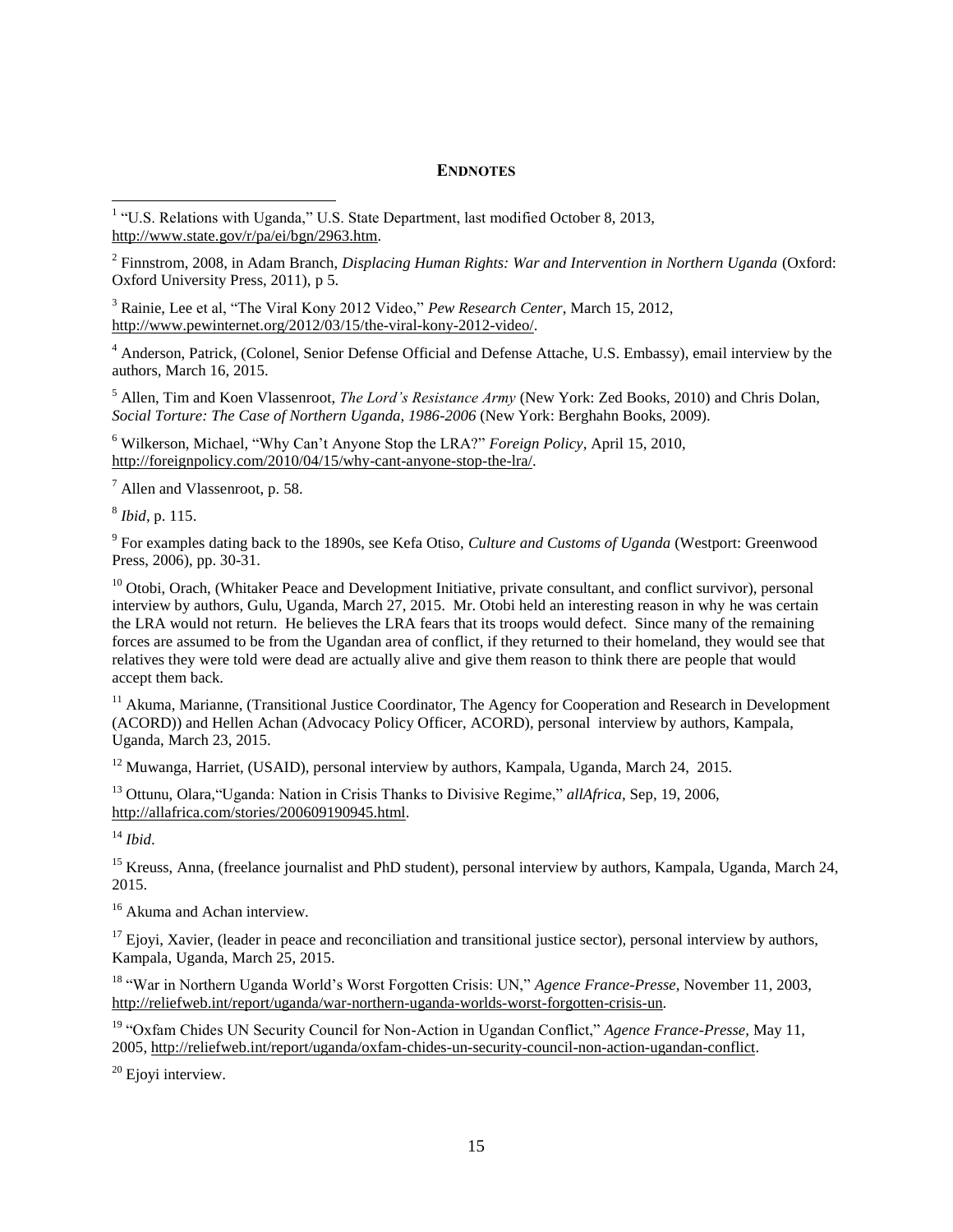<sup>21</sup> Bradfield, Paul, "Uganda Announces Transitional Justice Policy," *Beyond the Hague*, August 9, 2013, [http://beyondthehague.com/2013/08/09/the-lapse-of-amnesty-in-uganda-stimulating-accountability-or-prolonging](http://beyondthehague.com/2013/08/09/the-lapse-of-amnesty-in-uganda-stimulating-accountability-or-prolonging-conflict/)[conflict/.](http://beyondthehague.com/2013/08/09/the-lapse-of-amnesty-in-uganda-stimulating-accountability-or-prolonging-conflict/)

<sup>22</sup> Anonymous (development consulting sector and founding member of Black Monday Movement), personal interview by authors, Kampala, Uganda, March 24, 2015.

<sup>23</sup> The Social Peace and Recovery has application for other conflicts as well. For example, when land disputes threatened to erupt in violence in Kitgum, local leaders approached ACORD and applied the model, facilitating dialogue and ultimately preventing escalation.

<sup>24</sup> Wide-spread suffering refers to not only the population killed by rebels, but also to the approximately  $70,000$ children abducted and the large number of internally displaced people, nearing 2 million civilians at the height of the conflict. In 2005, about 1,000 Ugandans in camps died every week, mostly from curable diseases and malnutrition. "Health and Mortality Survey Among Internally Displaced Persons in Gulu, Kitgum and Pader Districts, Northern Uganda," *World Health Organization*, July 2005, ii.

<sup>25</sup> Anonymous interview.

<sup>26</sup> Akuma interview.

 $^{27}$  Akwero, Jacinta, (Program Manager, ACORD), personal interview by authors, Gulu, Uganda, March 27, 2015.

<sup>28</sup> "War Fatigue" interviews: Otobi, Oola, Opiyo interviews.

<sup>29</sup> Oola, Stephen, (Conflict, Transitional Justice, and Governance Manager, Refugee Law Project (RLP)) and Lyandro Komakech (Senior Research and Advocacy Officer, RLP), personal interview by authors, Kampala, Uganda, March 25, 2015.

<sup>30</sup> Opiyo, Nicholas, (law affiliated with Kampala Law School and former child commuter), phone interview by authors, April 5, 2015. The land grab issue is corroborated by Uganda's *The Independent,* "Museveni Angry Over NGO Report on Land Grabbing" that reported in 2012 that Museveni himself as well as local elites and army generals personally allocate and to investors and order evictions. Critics have faulted the government for brutally carrying out evictions, not compensating evictees, and not securing alternate homes for them.

<sup>31</sup> *Ibid*.

<sup>32</sup> A politician at the 4 Dec 2014 National Stakeholders' Forum on Transitional Justice in Uganda, as quoted by Hellen Achan during interview.

<sup>33</sup> Otobi interview.

<sup>34</sup> Mapenduzi, Ojara, (District Chairman, Gulu District Local Government 5), personal interview by authors, Gulu, Uganda, March 27, 2015. This comment dovetails with Ms. Harriet Muwanga's belief, as stated during interview, that the Southern regions have also turned negative against Museveni, recognizing that "corruption is out of hand and the economy is not as strong as it should be."

<sup>35</sup> Kreuss interview.

<sup>36</sup> Otobi interview.

<sup>37</sup> Akwero interview.

<sup>38</sup> Inputs from Akuma and Achan interview as well as "U.S. Policy to Counter the Lord's Resistance Army," *Hearing Before the Subcommittee on African Affairs of the Committee on Foreign Relations United States Senate*, 112th Congress Second Session, April 24, 2012.

<sup>39</sup> Oola interview.

<sup>40</sup> Obama, Barack, "Presidential Study Directive on Mass Atrocities," U.S. White House, August 4, 2011, [https://www.whitehouse.gov/the-press-office/2011/08/04/presidential-study-directive-mass-atrocities.](https://www.whitehouse.gov/the-press-office/2011/08/04/presidential-study-directive-mass-atrocities)

<sup>41</sup> Baker, Aryn, "The Battle for Nigeria," *Time,* February 5, 2015, p. 36.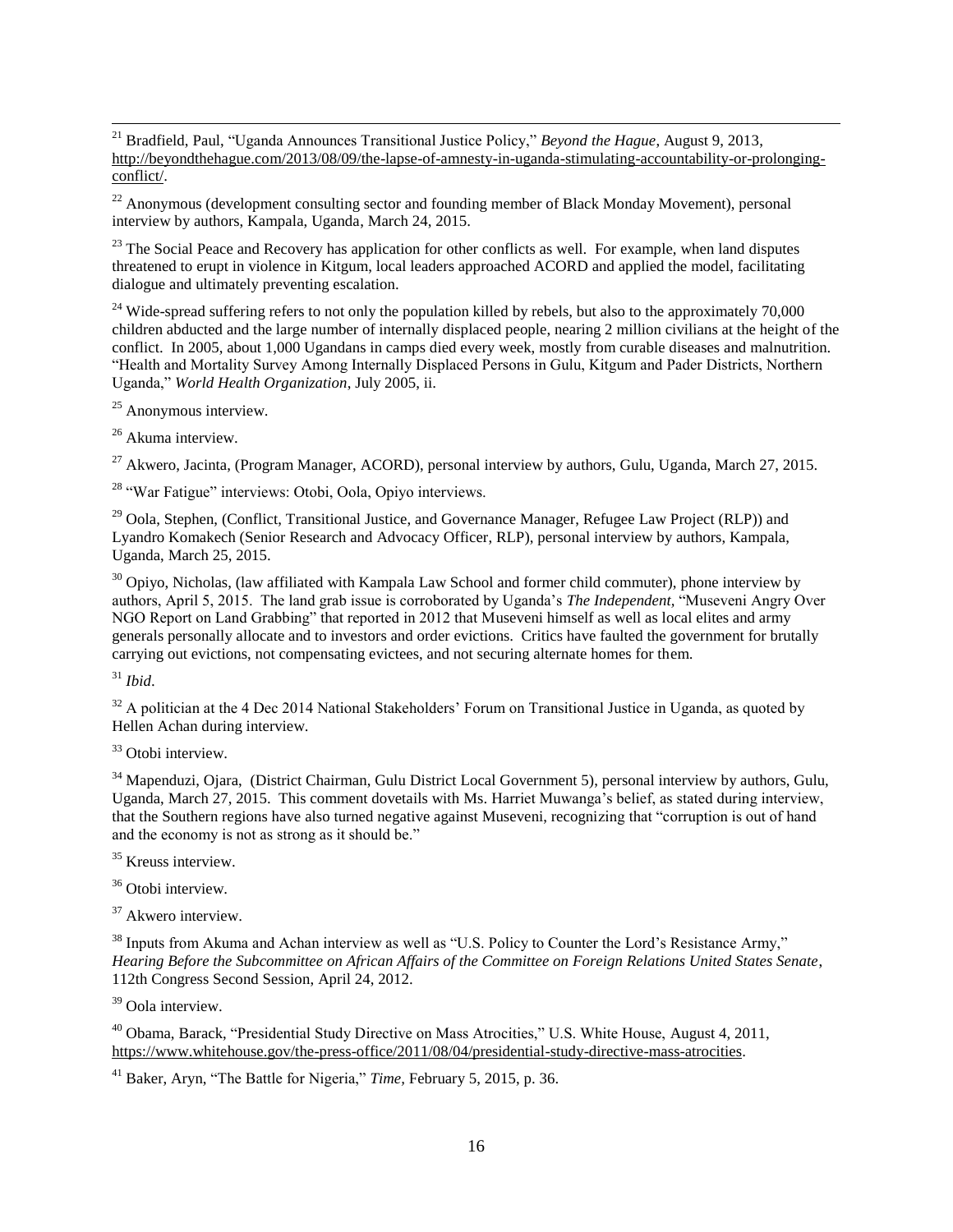$42$  The ideological and tactical shift against civilians occurred when Kony seemed to blame the Acholis for the inability to win the war or negotiate an acceptable peace as noted in Jordan Guthrie, *State-Society Relations in Uganda: The Search for Security, Development, and State Legitimacy* (Dalhousie University: Centre for Foreign Policy Studies, 2008), p. 78. It is worth noting that this in direct contrast with the SDO/DATT to Uganda's claim in email interview, "The LRA was never an insurgency with the support of the local populace as is typical in most insurgencies."

<sup>43</sup> Mutambi, Rose, Richard Hasunira, and Dr. Vincent Oringa, "Intersectoral Action on Health in a Conflict Situation: A Case Study of Kitgum District, Northern Uganda," *World Health Organization,* August 2007, p. 7.

<sup>44</sup> Between 1983 and 2001 in Gulu and Amuru districts, the head of cattle decreased from 123,375 to 3,000. Finnstrom, pp. 72-73.

<sup>45</sup> "Gulu District Local Government Statistical Abstract 2012/13," *The Republic of Uganda*, June 2013, p. 31, [http://www.ubos.org/onlinefiles/uploads/ubos/2009\\_HLG\\_%20Abstract\\_printed/CIS+UPLOADS/Higher%20Local](http://www.ubos.org/onlinefiles/uploads/ubos/2009_HLG_%20Abstract_printed/CIS+UPLOADS/Higher%20Local%20Government%20Statistical%20Abstracts_2014/Gulu.pdf) [%20Government%20Statistical%20Abstracts\\_2014/Gulu.pdf.](http://www.ubos.org/onlinefiles/uploads/ubos/2009_HLG_%20Abstract_printed/CIS+UPLOADS/Higher%20Local%20Government%20Statistical%20Abstracts_2014/Gulu.pdf)

 $46$  Finnstrom, p. 84.

<sup>47</sup> *Ibid,* p. 65.

<sup>48</sup> "Uganda Foreign Assistance," *ForeignAssistance.gov,* [http://beta.foreignassistance.gov/explore/country/Uganda.](http://beta.foreignassistance.gov/explore/country/Uganda)

<sup>49</sup> Obama, PSD-10, August 4, 2011.

<sup>50</sup> Lino Owor Ogora and Tim Murithi, "Traditional Justice and War Crimes in Northern Uganda," *Justice and Reconciliation Project - Institute for Justice and Reconciliation,* Policy Brief 1 (August 2011): p. 7.

<sup>51</sup> "U.S. Policy to Counter the Lord's Resistance Army," *Hearing Before the Subcommittee on African Affairs of the Committee on Foreign Relations United States Senate*, 112th Congress Second Session, April 24, 2012.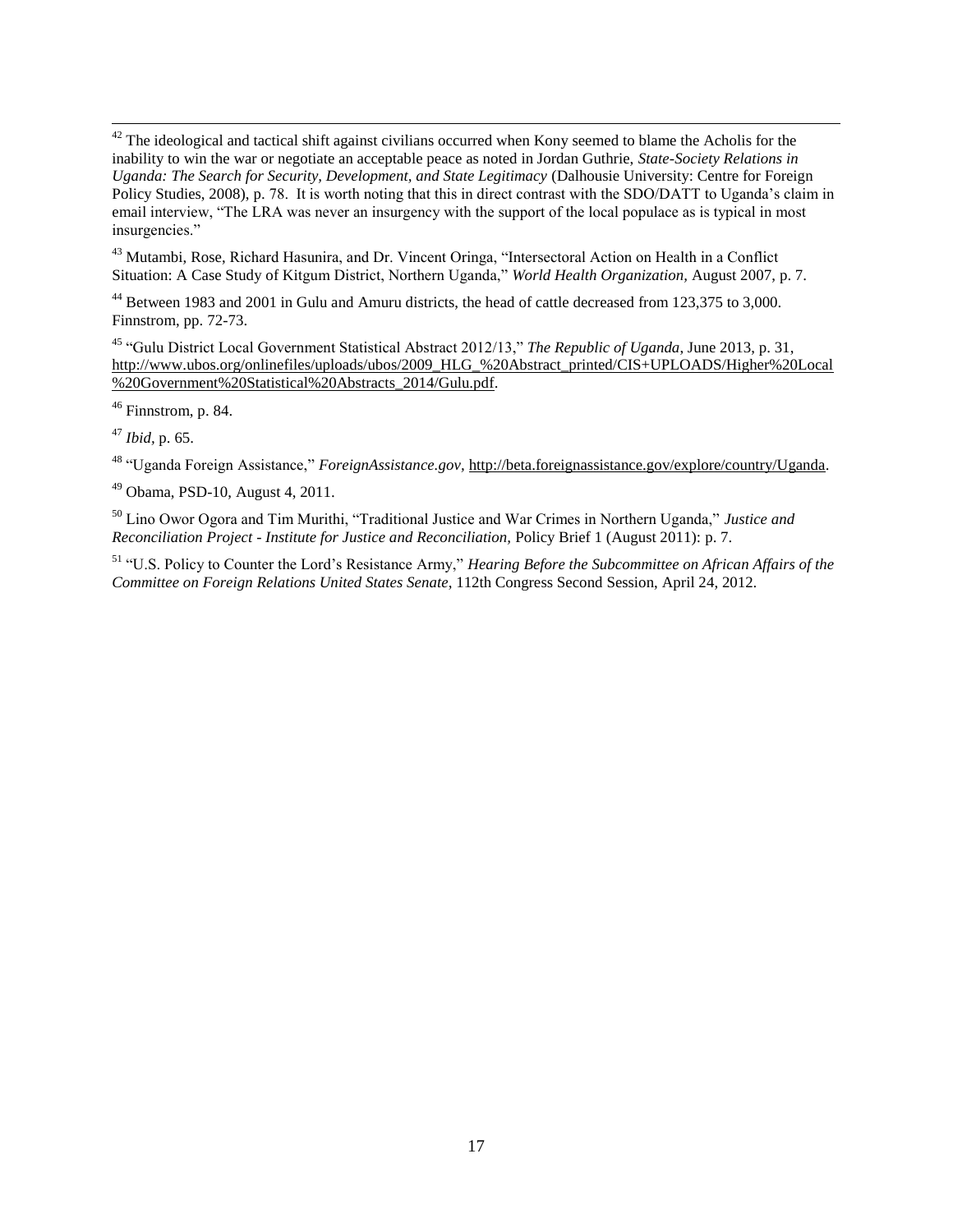#### **WORKS CITED**

Allen, Tim, and Koen Vlassenroot. *The Lord's Resistance Army: Myth and Reality*. New York: Zed Books, 2010.

- Akuma, Marianne (Transitional Justice Coordinator, The Agency for Cooperation and Research in Development (ACORD)) and Hellen Achan (Advocacy Policy Officer, ACORD). Interview by authors. Personal interview. Kampala, Uganda. March 23, 2015.
- Anderson, Patrick (Colonel, Senior Defense Official and Defense Attache, U.S. Embassy). Interview by authors. Email interview. March 16 and April 18, 2015.
- Anonymous (development consulting sector and founding member of Black Monday Movement). Interview by authors. Personal interview. Kampala, Uganda. March 24, 2015
- Akwero, Jacinta (Program Manager, ACORD). Interview by authors. Personal interview. Gulu, Uganda. March 27, 2015.
- Baker, Aryn. "The Battle for Nigeria." *Time.* February 5, 2015.

- Bradfield, Paul. "Uganda Announces Transitional Justice Policy." *Beyond the Hague.* August 9, 2013. [http://beyondthehague.com/2013/08/09/the-lapse-of-amnesty-in-uganda-stimulating-accountability-or](http://beyondthehague.com/2013/08/09/the-lapse-of-amnesty-in-uganda-stimulating-accountability-or-prolonging-conflict/)[prolonging-conflict/.](http://beyondthehague.com/2013/08/09/the-lapse-of-amnesty-in-uganda-stimulating-accountability-or-prolonging-conflict/)
- Branch, Adam. *Displacing Human Rights: War and Intervention in Northern Uganda.* Oxford: Oxford University Press, 2011.
- Dolan, Chris. *Social Torture: The Case of Northern Uganda, 1986-2006.* New York: Berghahn Books, 2009.
- Ejoyi, Xavier (leader in peace and reconciliation and transitional justice sector). Interview by authors. Personal interview. Kampala, Uganda. March 25, 2015.
- Finnstrom, Sverker. *Living with Bad Surroundings: War, History, and Everyday Moments in Northern Uganda.*  London: Duke University Press, 2008.
- "Gulu District Local Government Statistical Abstract 2012/13." *The Republic of Uganda*. June 2013, 31. [http://www.ubos.org/onlinefiles/uploads/ubos/2009\\_HLG\\_%20Abstract\\_printed/CIS+UPLOADS/Higher%](http://www.ubos.org/onlinefiles/uploads/ubos/2009_HLG_%20Abstract_printed/CIS+UPLOADS/Higher%20Local%20Government%20Statistical%20Abstracts_2014/Gulu.pdf) [20Local%20Government%20Statistical%20Abstracts\\_2014/Gulu.pdf.](http://www.ubos.org/onlinefiles/uploads/ubos/2009_HLG_%20Abstract_printed/CIS+UPLOADS/Higher%20Local%20Government%20Statistical%20Abstracts_2014/Gulu.pdf)
- Guthrie, Jordan A. *State-Society Relations in Uganda: The Search for Security, Development, and State Legitimacy*. Dalhousie University: Centre for Foreign Policy Studies, 2008.
- Kreuss, Anna (freelance journalist and PhD student). Interview by authors. Personal interview. Kampala, Uganda. March 24, 2015.
- Mapenduzi, Ojara Martin (District Chairman, Gulu District Local Government). Interview by authors. Personal interview. Gulu, Uganda. March 27, 2015.
- Matsiko, Haggai. "Museveni Angry Over NGO Report on Land Grabbing." *The Independent [Uganda]*. May 6, 2012.
- Mutambi, Rose, Richard Hasunira, and Dr. Vincent Oringa. "Intersectoral Action Health in a Conflict Situation: A Case Study of Kitgum District, Northern Uganda." *World Health Organization.* August 2007.
- Muwanga, Harriet (USAID). Interview by authors. Personal interview. Kampala, Uganda. March 24, 2015.
- Obama, Barack. "Presidential Study Directive on Mass Atrocities." U.S. White House. August 4, 2011. [https://www.whitehouse.gov/the-press-office/2011/08/04/presidential-study-directive-mass-atrocities.](https://www.whitehouse.gov/the-press-office/2011/08/04/presidential-study-directive-mass-atrocities)
- Ogora, Lino Owor and Tim Murithi. "Traditional Justice and War Crimes in Northern Uganda." *Justice and Reconciliation Project - Institute for Justice and Reconciliation.* Policy Brief 1 (August 2011): 7